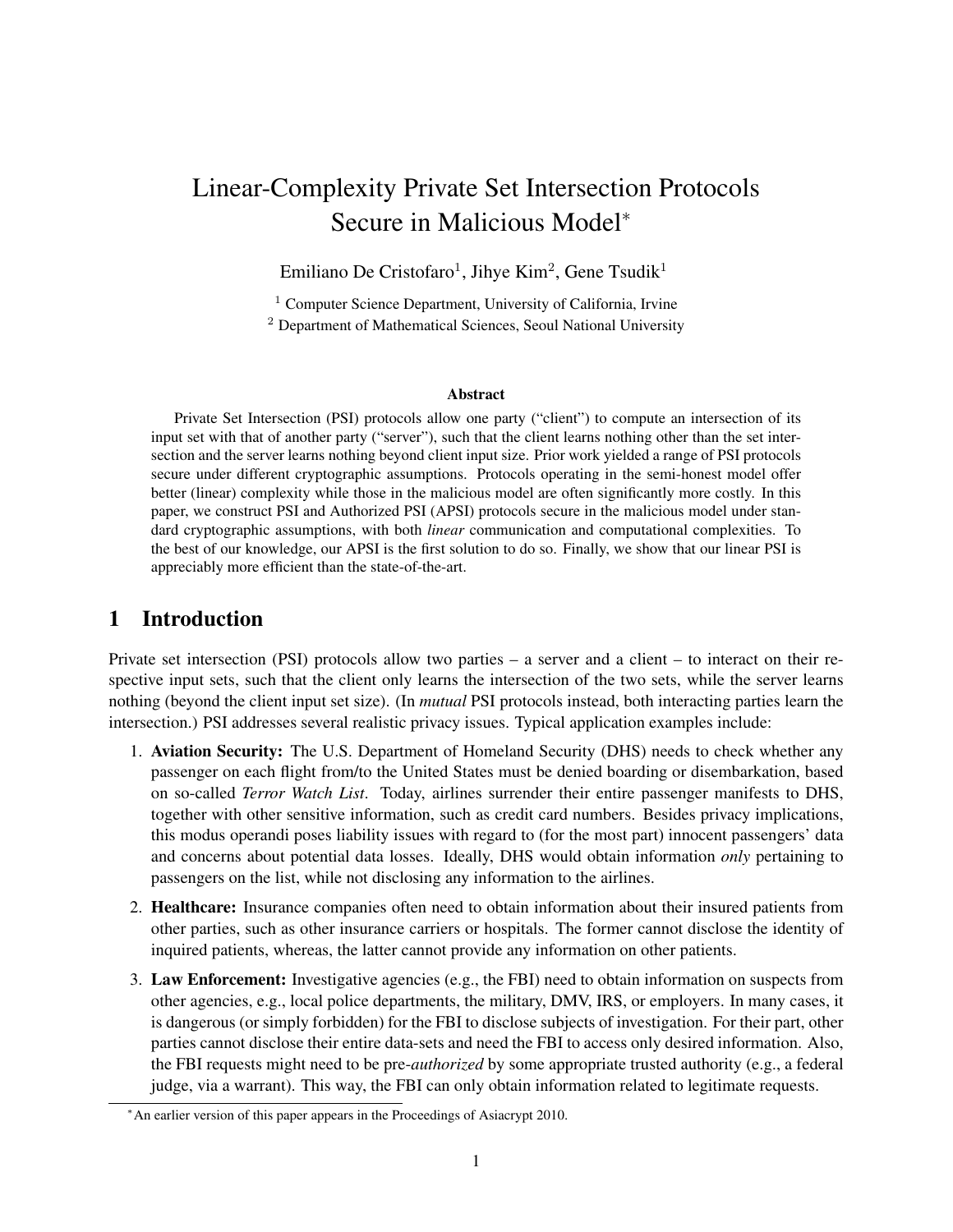Other examples include recent developments in *collaborative* botnet detection techniques [NMH+10] and denial-of-service attacks identification [ARF+10].

### 1.1 Adversaries in PSI

Over the last years, PSI-related research has yielded several PSI constructs, with a wide range of adversarial models, security assumptions, and efficiency characteristics. One major distinguishing factor is the adversarial model which is typically either semi-honest or malicious. (Note that, in the rest of this paper, the term *adversary* refers to insiders, i.e., protocol participants. Outside adversaries are not considered, since their actions can be mitigated via standard network security techniques.)

Following Goldreich's definition [Gol04], protocols secure in the presence of **semi-honest adversaries** (or honest-but-curious) assume that parties faithfully follow all protocol specifications and do not misrepresent any information related to their inputs, e.g., set size and content. However, during or after protocol execution, any party might (passively) attempt to infer additional information about the other party's input. This model is formalized by considering an ideal implementation where a trusted third party (TTP) receives the inputs of both parties and outputs the result of the defined function. Security in the presence of semihonest adversaries requires that, in the real implementation of the protocol (without a TTP), each party does not learn more information than in the ideal implementation.

Therefore, the actual "degree" of security provided by PSI-s secure against semi-honest adversaries may depend on the specific setting. For instance, it may be reasonable to consider only semi-honest adversaries if parties are subject to auditing and could face severe penalties for non-compliance, e.g., in the aforementioned "aviation security" scenario. Nonetheless, it is unclear how their security arguments are affected when parties deviate from the protocol. In other words, security focuses on (strictly) privacy guarantees: a party cannot learn more information about the other party's set (beyond the intersection). However, it might be unclear what occurs if the format of one party's input is artificially manipulated. Can such input exploit some protocol characteristics and be used to *extract* information about the other party's input set?

In contrast, security in the presence of malicious parties allows *arbitrary* deviations from the protocol. In general, however, it does not prevent parties from refusing to participate in the protocol, modifying their private input sets, or prematurely aborting the protocol. Security in the malicious model is achieved if the adversary (interacting in the real protocol, without the TTP) can learn no more information than it could in the ideal scenario. In other words, a secure PSI emulates (in its real execution) the ideal execution that includes a trusted third party. This notion is formulated by requiring the existence of adversaries in the ideal execution model that can simulate adversarial behavior in the real execution model, and thus provide the same security of general two-party computation.

#### 1.2 Authorized (Client) Input

Malicious parties cannot be prevented from modifying their input sets, even if a protocol is proven secure in the malicious model. Considering that the client learns the intersection while the server learns nothing, this appears a severe threat to server's privacy. For instance, suppose that a malicious client faithfully follows the protocol, but populates its input set with its best guesses of the server set (especially, if the set is easy to exhaustively enumerate). This would maximize the amount of information it learns. In the extreme case, the client could even claim that its set contain all possible elements. Although the server could impose a limit on this size, the client could still vary its set over multiple protocol runs.

We claim that this issue cannot be effectively addressed without some mechanism to *authorize* client inputs. Consequently, a trusted certification authority (CA) is needed to certify input sets, as proposed in [DJKT09, CZ09]. This variant is called "Authorized Private Set Intersection" (APSI) in [DT10]. Note that the CA is an off-line entity; it is neither trusted, nor involved in, computing the intersection.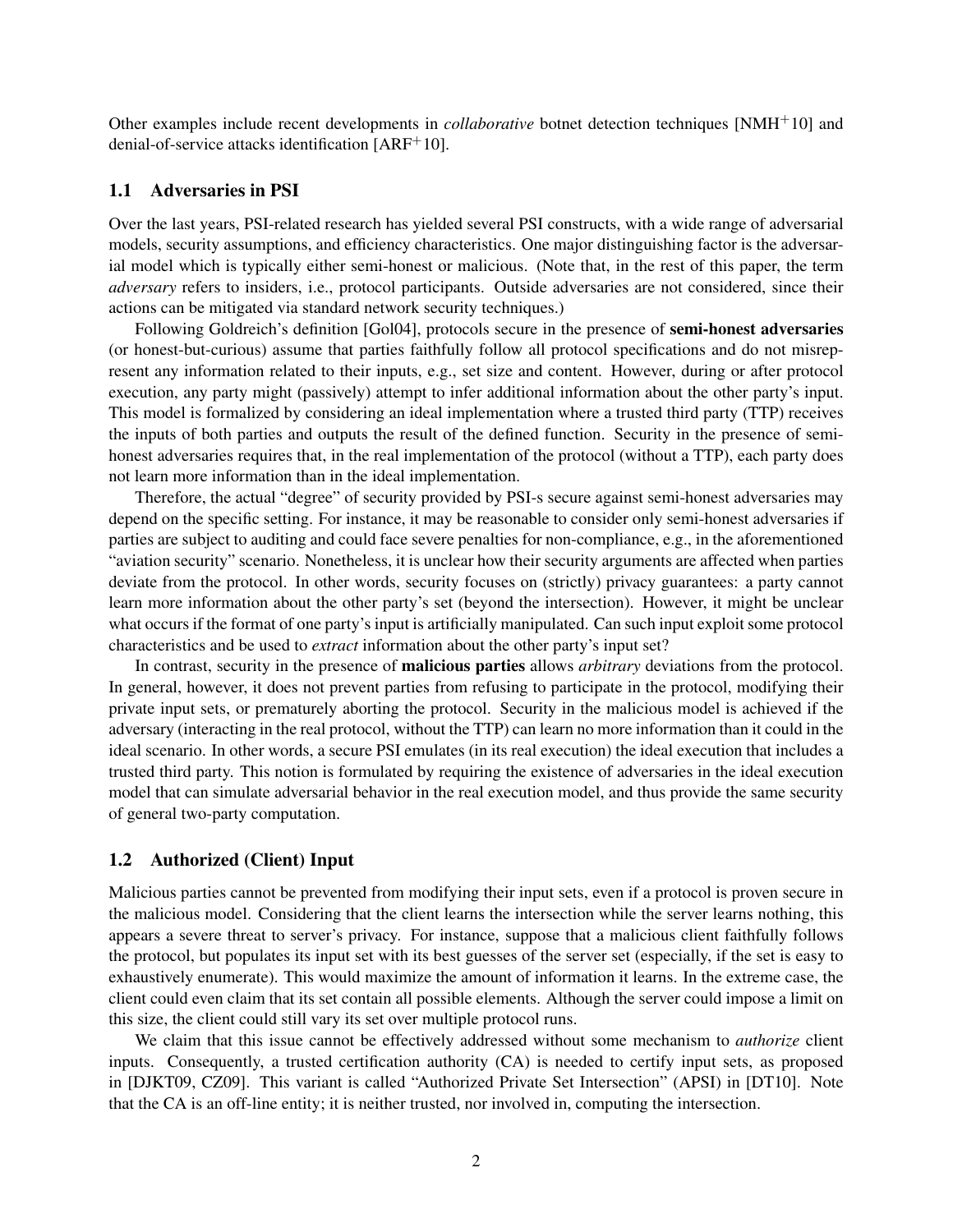As discussed above, input authorization ensures that malicious clients cannot manipulate their inputs to harm server privacy. However, this does not help at all as far as manipulation of server inputs. One way towards security against malicious servers would be to introduce authorization for server input, along the same lines as client input authorization. Although this would likely yield protocols secure in the malicious model, we choose not to pursue this direction. The main reason is that, it is more natural for the client (who learns the intersection) to be authorized on its input, than for the server (who learns nothing). However, though it is outside the scope of this paper, we believe that enforcing both server and client input authorization is a subject worth investigating. Finally, we leave as an open question whether we can reduce security of PSI in the malicious model to authorization of both client and server inputs.

#### 1.3 Technical Roadmap and Contributions

Over the last few years, several elegant (if not always efficient) PSI and APSI protocols have been proposed, that are secure in the malicious model, under standard assumptions [KS05, HL08, DSMRY09, CZ09, CKRS09, HN10]. Only [JL09] presentd a linear-complexity PSI protocol secure in the malicious setting. Its proof requires that the domain of inputs to be restricted to polynomial in the security parameter and requires a Common Reference String model (CRS), where the reference string, including a safe RSA modulus, must be generated by a mutually trusted third party. Other results (such as [DT10]) construc linear-complexity PSI and APSI protocols secure in the semi-honest model, under assumptions of the *one-more-XXX* type [BNPS03], with much lower computational and communication complexity. (Note that we overview prior work in Section 2). As shown in [DT10], via both analysis and experiments, there is an appreciable efficiency gap between the two "families" of PSI/APSI protocols: those secure in the malicious and in the semi-honest models. In this paper, our main goal is to construct efficient PSI and APSI protocols secure under standard assumptions, with malicious participants (both server and client).

Our starting point are the linear-complexity protocols from [DT10] (specifically, Figure 2 and 3), which are secure only in the semi-honest model. First, we modify the APSI construct of [DT10] and obtain APSI protocol secure in the malicious model, under the standard RSA assumption (in ROM). Then, we modify its PSI counterpart: while the linear-complexity PSI protocol in [DT10] is secure under the One-More-Gap-DH assumption [BNPS03] against semi-honest parties, our modified variant is secure in the malicious model under the standard DDH assumption (again, in ROM). We present formal proofs for all proposed protocols.

Contributions of our work are:

- 1. To the best of our knowledge, our APSI protocol is the *first* result with *linear* communication and computational complexity, in the malicious model. (Previous work achieved quadratic computational complexity.)
- 2. Our PSI protocol also offers linear complexity. Although some prior work (i.e., [JL09]) also achieves the same asymptotic bound, we do not require the CRS model and our proof does not restrict input domain size. We also show that our protocol incurs *significantly reduced* constant factors.
- 3. We prove security of proposed protocols, in presence of malicious adversaries, under standard cryptographic (RSA and DDH) assumptions, in ROM.

Organization. Section 2 overviews previous work. Then, after some preliminaries in Section 3, we present our constructions in Sections 4 and 5. Next, Section 6 discusses the efficiency of our constructs and Section 7 concludes the paper. Finally, in Appendix A, we present a simple extension to support *data transfer*, that allows the client to receive – along with the set intersection – additional data associated with each item in the intersection. Appendix B describes the details of our performance analysis.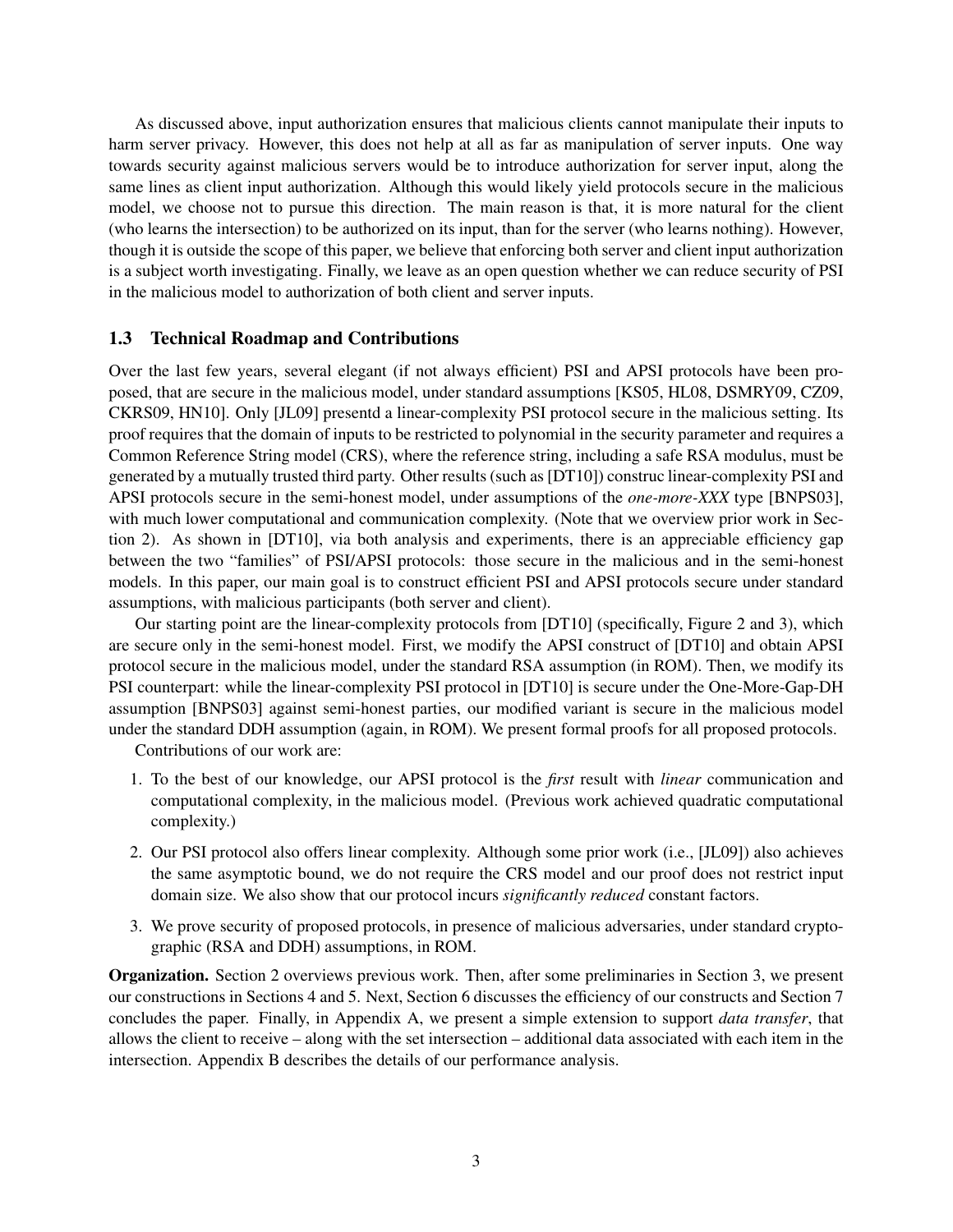## 2 Related Work

This section overviews prior work on PSI and APSI.

#### 2.1 Prior Work on PSI

It is well known that PSI could be realized via general secure two-party computation [Yao82]. However, it is usually far more efficient to have dedicated protocols (see [FNP04, KS05]); which is the direction we pursue in this paper. From here on, we consider PSI as an interaction between a server  $S$  and a client  $C$ . The server set contains  $w$  items, while the client set –  $v$ .

Freedman, et al. [FNP04] introduce the concept of PSI and presented protocols based on *Oblivious Polynomial Evaluation* (OPE) [NP06]. The basic idea is to represent a set as a polynomial, with individual elements as its roots. The construction for the semi-honest setting incurs linear communication, and quadratic computational, complexity. Using Horner's rule and balanced bucket allocation, the number of modular exponentiations can be reduced to  $O(w \log \log v)$  exponentiations for the server and  $O(w + v)$  exponentiations for the client. [FNP04] also gives constructions for a malicious client and semi-honest server. This protocol uses a cut-and-choose strategy, thus, the overhead is increased by a statistical security parameter. Also presented is a protocol secure in the presence of a malicious server and a semi-honest client in ROM.

Kissner and Song [KS05] propose OPE-based protocols for *mutual* PSI (as well as for additional set operations), and may involve more than two players. Protocols are secure in the standard model against semi-honest and also malicious adversaries. The former incurs quadratic  $(O(vw))$  computation (but linear communication) overhead. The latter uses (expensive) generic zero-knowledge proofs to prevent parties from deviating to the protocol. Later, Dachman-Soled, et al. [DSMRY09] present an improved PSI construction, based on [KS05]. Their construction incorporates a secret sharing of polynomial inputs. Since Shamir's secret sharing [Sha84] implies Reed Solomon codes, they do not need generic zero-knowledge proofs. Complexity of their protocol amounts to  $O(wk^2 \log^2(v))$  in communication and  $O(wvk \log(v) + wk^2 \log^2(v))$  in computation, being  $k$  the security parameter.

Another family of protocols rely on so-called *Oblivious Pseudo-Random Functions* (OPRF-s). An OPRF is a two-party protocol (between a sender and a receiver) that securely computes a pseudorandom function  $f_k(\cdot)$  on key k contributed by the sender and input x contributed by the receiver, such that the former learns nothing from the interaction, and the latter learns only the value  $f_k(x)$ . OPRF-based PSI-s work as follows: Server S holds a secret random key k. Then, for each  $s_j \in S$ , S computes  $u_j = f_k(s_j)$ , and publishes (or sends the client) the set  $\mathcal{U} = \{u_1, \dots, u_w\}$ . Then, C and S engage in an OPRF computation of  $f_k(c_i)$  for each  $c_i \in \mathcal{C}$  (of size v), such that S learns nothing about C (except the size) and C learns  $f_k(c_i)$ . Finally, C obtains  $c_i \in \mathcal{C} \cap \mathcal{S}$  if and only if  $f_k(c_i) \in \mathcal{U}$ . The idea of using OPRFs for PSI protocols is due to Hazay and Lindell [HL08], who propose one solution with security against malicious adversaries with one-sided simulatability, and one – against covert adversaries [AL07].

This protocol has been later improved by Jarecki and Liu [JL09], who proposed a protocol secure in the standard model in the presence of both malicious parties, based on the Decisional q-Diffie-Hellman Inversion assumption, in the Common Reference String (CRS) model, where a safe RSA modulus is generated by a trusted third party. Encryption operations are performed using an additively homomorphic encryption scheme, such as Camenisch and Shoup [CS03]. As pointed out in [JL09], this approach can be further optimized, based on the concurrent work in  $[BCC^+09]$ . In fact, the OPRF construction can operate in groups with a 160-bit prime order unrelated to the RSA modulus, instead of the more expensive composite order groups. Assuming such improved construction, [JL09] incurs the following computational complexity: Let m be the number of bits needed to represent each set item; the server performs at least  $O(w)$  PRF evaluations, i.e., both m-bit and group exponentiations, plus  $O(v)$  group exponentiations, whereas, the client at least  $O(v)$ m-bit exponentiations plus  $O(v)$  group exponentiations. We discuss in details the complexity of this solution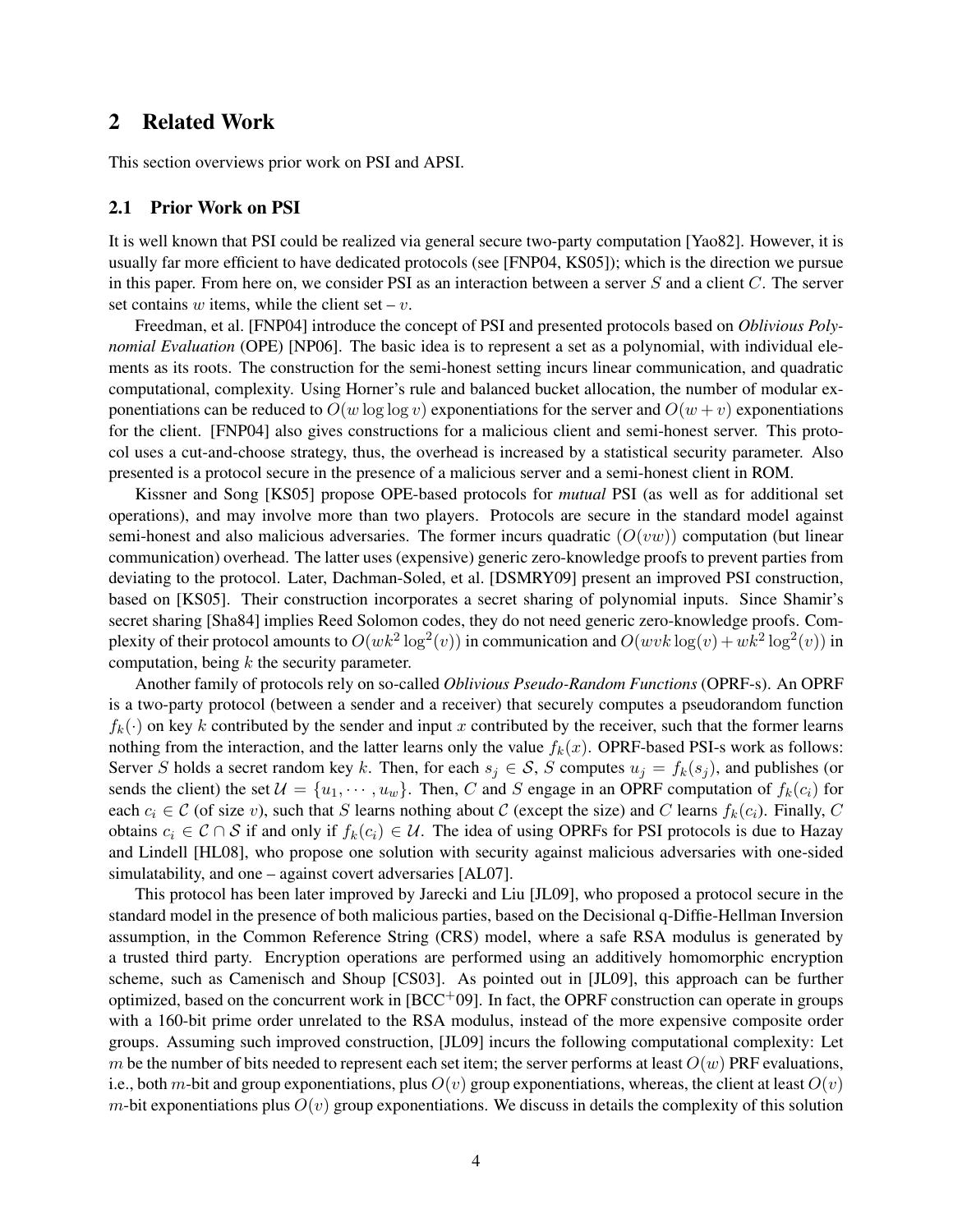later in the paper. Finally, note that the proof in [JL09] requires the ability to exhaustively search over the input domain, i.e., the input domain size of the PRF should be polynomial in the security parameter.

As shown in [DT10], the above protocols, though secure in the standard model, are relatively inefficient in practice, since their asymptotic complexities hide constants that, in reality, prevent these protocols from scaling to large sets.

A recent result by Hazay and Nissim [HN10] presents an improved construction of OPE-based PSI based on [FNP04], but without ROM. Specifically, it introduces zero-knowledge proofs that allow client to demonstrate that encrypted polynomials are correctly produced. Also, it uses a technique based on a perfectly hiding commitment scheme with an OPRF evaluation protocol to prevent the server from deviating from the protocol. The PSI protocol in [HN10] incurs  $O(v + w(\log \log v + m))$  computational and  $O(v + w \cdot m)$ communication complexity, where  $m$  is the number of bits needed to represent a set item. Note that execution of the underlying OPRF in [HN10] requires m oblivious transfer invocations, and hence  $O(m)$  modular exponentiations, for each set item. However, such overhead can be avoided by instantiating the protocol in ROM. This protocol can be also optimized if the size of the intersection is allowed to be leaked to the server, in contrast to our strict privacy definitions (see Section 3.3). Nonetheless, the resulting protocol is of sending  $O(v + |\mathcal{S} \cap \mathcal{C}| \cdot m)$  and computing  $O(v + w \cdot \log \log v + |\mathcal{S} \cap \mathcal{C}| \cdot m)$ , which is still not linear. (Also recall that it is not clear how to enable convert the PSI construct of [HN10] into APSI.)

In another recent result, [DT10] (Fig.4) presents an adaptive PSI protocol based on blind-RSA signatures [Cha83], secure in the semi-honest model, under the One-More-RSA assumption [BNPS03], in ROM. Specifically, during an initialization phase, the server generates RSA keys  $(N, e, d)$  and commits to its set, by publishing the hash of the RSA signature of each item. During the interaction, the client obtains blind-RSA signatures of its items from the server. Thus, the server needs to compute  $O(w)$  RSA signatures during the initialization phase, and  $O(v)$  online. Whereas, the client (assuming  $e = 3$ ) only computes  $O(v)$  multiplications, thus making this construct particularly appealing for clients running on limited-resource devices.

[DT10] (Fig.3) includes another PSI secure in the presence of semi-honest adversaries, under the One-More-Gap-DH assumption, in ROM. Common inputs are primes p, q (with  $q|p-1$ , the order of a subgroup of  $\mathbb{Z}_p^*$  and a generator of the subgroup, g. First, the client computes the accumulator  $PCH = \prod_{i=1}^v (H(c_i))$ and sends  $X = PCH \cdot g^{R_c}$  for  $R_c$  random in  $\mathbb{Z}_q^*$ . Also, for  $i = 1, \ldots, v$ , it computes  $PCH_i = PCH/H(c_i)$ and sends  $x_i = PCH_i \cdot g^{R_{c:i}}$  for  $R_{c:i}$  in  $\mathbb{Z}_q^*$ . The server picks a random  $R_s$  in  $\mathbb{Z}_q^*$ , sends  $Z = g^{R_s}$ , and, for each  $x_i$ , sends back  $x'_i = x_i^{R_s}$ . Then, for  $j = 1, ..., w$ , it computes  $T_{s:j} = H'((X/H(s_j))^{R_s})$ . Finally, the client computes  $T_{c:i} = x'_i \cdot Z^{R_c} \cdot Z^{-R_{c:i}}$ , and learns that  $c_i \in C \cap S$  if  $T_{c:i} = T_{s:j}$ . Computational complexity of this protocol is  $O(w + v)$  and  $O(v)$  exponentiations (with short exponents) for the server and client, respectively.

### 2.2 Prior Work on APSI

Authorized Private Set Intersection (APSI) is defined in [DT10] to extend PSI to support *authorization* of client inputs. Each client input must be authorized (via signing) by some trusted authority, e.g., a CA. Recall the third example in Section 1: to obtain information on a suspect from her employer, the FBI needs to be duly authorized. APSI represents an authorization using a digital signature. Note that authorizations obtained from the CA are private to the client and cannot be disclosed to the server.<sup>1</sup>

[DT10] shows that the PSI protocol (reviewed in Section 2.1 above) can be instantiated in a RSA setting, where client input is a set of RSA signatures and the server obliviously verifies them by slightly modifying the protocol. Specifically, the client C needs to obtain from the CA signatures  $\sigma_i = H(c_i)^d$  (for input set

 $<sup>1</sup>$ APSI is inspired by a previous construct for a related type of protocols – PPIT [DJKT09]. PPIT provides APSI for the case</sup> where one party has a set of size one and matches a database query scenario where client has a single authorized keyword and server – a database.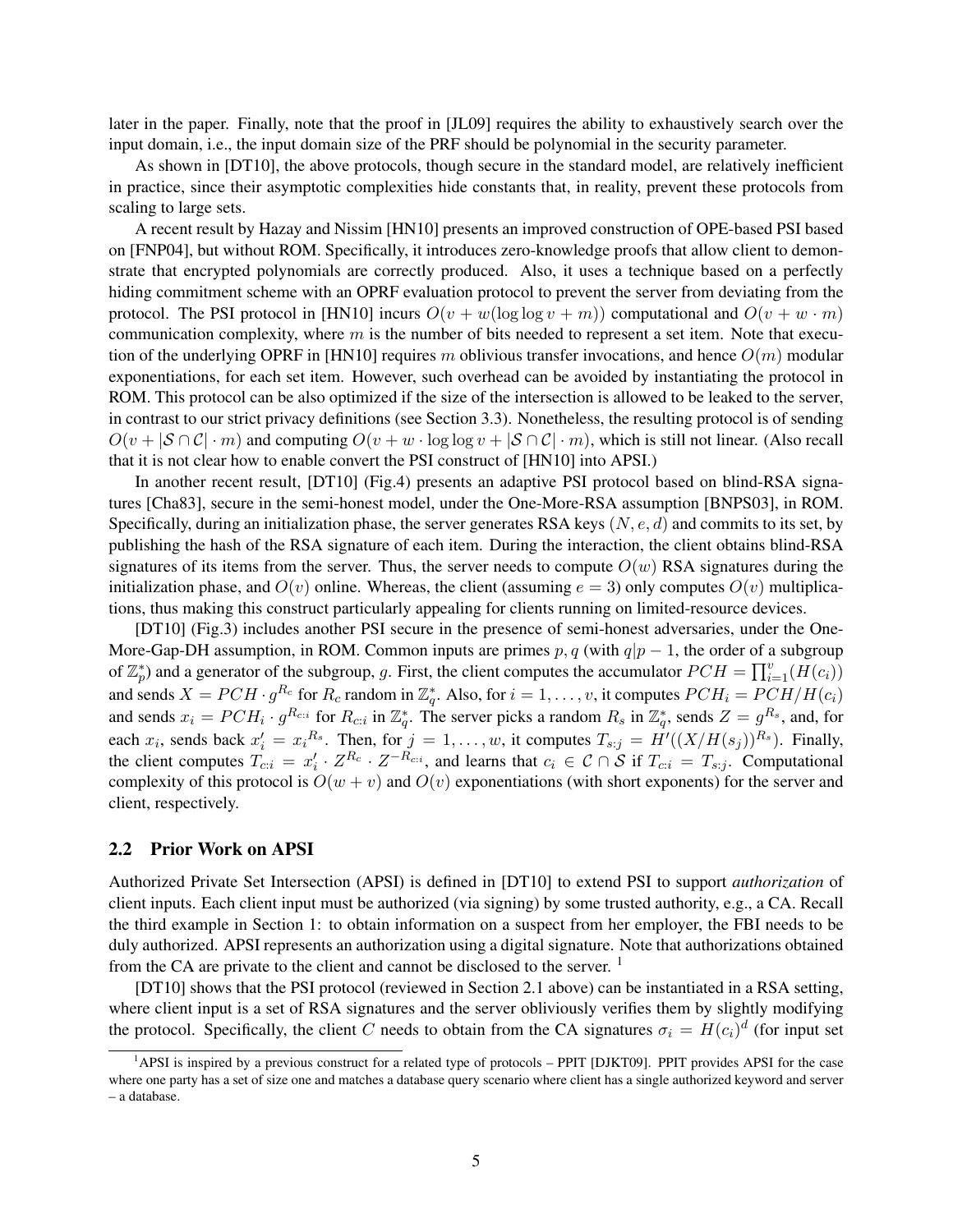$C = \{c_1, \ldots, c_v\}$ ). C computes the accumulator  $PCH^* = \prod_{i=1}^v \sigma_i$  and sends  $X = PCH^* \cdot g^{R_c}$  for random  $R_c$ . Also, it computes  $PCH^*_i = PCH^*/\sigma_i$  and sends  $x_i = PCH^*_i \cdot g^{R_{c:i}}$  for random  $R_{c:i}$ . The server picks a random  $R_s$ , sends  $Z = g^{eR_s}$ , and, for each  $x_i$ , sends back  $x'_i = x_i^{eR_s}$ . Then, for  $j = 1, \ldots, w$ , it computes  $T_{s:j} = H'((X^e/H(s_j))^{R_s})$ . Finally, the client computes  $T_{c:i} = x'_i \cdot Z^{R_c} \cdot Z^{-R_{c:i}}$ , and learns that  $c_i \in \mathcal{C} \cap \mathcal{S}$ if  $T_{c:i} = T_{s:j}$ . Asymptotic complexity of this solution is the same as that of the standard PSI presented above, i.e.,  $O(w + v)$  and  $O(v)$  exponentiations for the server and client, respectively. (Although short exponents are replaced with "RSA" exponents.) The resulting protocol is secure in the semi-honest model, under the standard RSA assumption, in ROM. Note that the use of "authorized" client inputs seems to increase server privacy: under the RSA assumption, the client does not learn any information about server inputs, unless it holds a valid RSA signature. In other words, there appears to be a strong correlation between server privacy and client's difficulty of forging signatures.

A similar concept (adaptable to APSI) is Public-Key Encryption with Oblivious Keyword Search proposed by [CKRS09]. It proposes an Identity-based cryptosystem (inspired by PEKS in [BDOP04]), where the client obtains authorized search trapdoors from a CA, and uses them to search over data encrypted by the server. The client learns only the information matching the authorized trapdoors, whereas, the server learns nothing. The protocol is secure in the presence of malicious adversaries in the standard model, under the Decision Bilinear Diffie-Hellman assumption [BF03]. It uses a modification of the Boyen-Waters IBE [BW06]. Even without taking into account zero-knowledge proofs, the server would compute  $O(w)$  encryptions of [BW06] (each requiring 6 exponentiations and a representation of 6 group elements). The client would need to test each of the  $O(w)$  PEKS against its  $O(v)$  trapdoors, hence performing  $O(w \cdot v)$  decryptions (each requiring 5 bilinear map operations).

Finally, [CZ09] introduces another similar notion – Private Intersection of Certified Sets. This construct allows a trusted third party to ensure that all protocol inputs are valid and bound to each protocol participant. The proposed protocol is *mutual* (i.e., both parties receive the intersection) and builds upon oblivious polynomial evaluation and achieves *quadratic* computation and communication overhead.

# 3 Preliminaries

In this section, we present our cryptographic assumptions and tools, as well as security model. We introduce our notation in Table 1.

| $a \leftarrow_r \mathcal{A}$ | variable a is chosen uniformly at random from set $A$                                                                             |
|------------------------------|-----------------------------------------------------------------------------------------------------------------------------------|
| $\kappa$                     | security parameter                                                                                                                |
| $N = pq$                     | safe RSA modulus with at least $\kappa$ -bit security                                                                             |
| e, d                         | public and private exponents of RSA                                                                                               |
| $Z_{N/2}$                    | 1/2 of bit-size of N                                                                                                              |
| H()                          | random oracle $H: \{0,1\}^* \rightarrow \{0,1\}^{\kappa}$                                                                         |
| $H_1()$                      | random oracle $H_1: \{0,1\}^* \to \mathbb{G}$ (G depends on the context)                                                          |
| $H_2()$                      | random oracle $H_2$ : $\mathbb{G} \times \mathbb{G} \times \{0,1\}^* \to \{0,1\}^{\kappa}$ ( $\mathbb{G}$ depends on the context) |
| $\mathcal{C}, \mathcal{S}$   | client and server sets, respectively                                                                                              |
| v, w                         | sizes of $C$ and $S$ , respectively                                                                                               |
| $i\in[1,v]$                  | indices of elements of $\mathcal C$                                                                                               |
|                              | $j \in [1, w]$   indices of elements of S                                                                                         |
| $c_i, s_i$                   | <i>i</i> -th and <i>j</i> -th elements of C and S, respectively                                                                   |
| $hc_i, hs_i$                 | $H_1(c_i)$ and $H_1(s_i)$ , respectively                                                                                          |
| $\sigma_i$                   | $H_1(c_i)^d$ , RSA-signature on client item                                                                                       |

Table 1: Notation.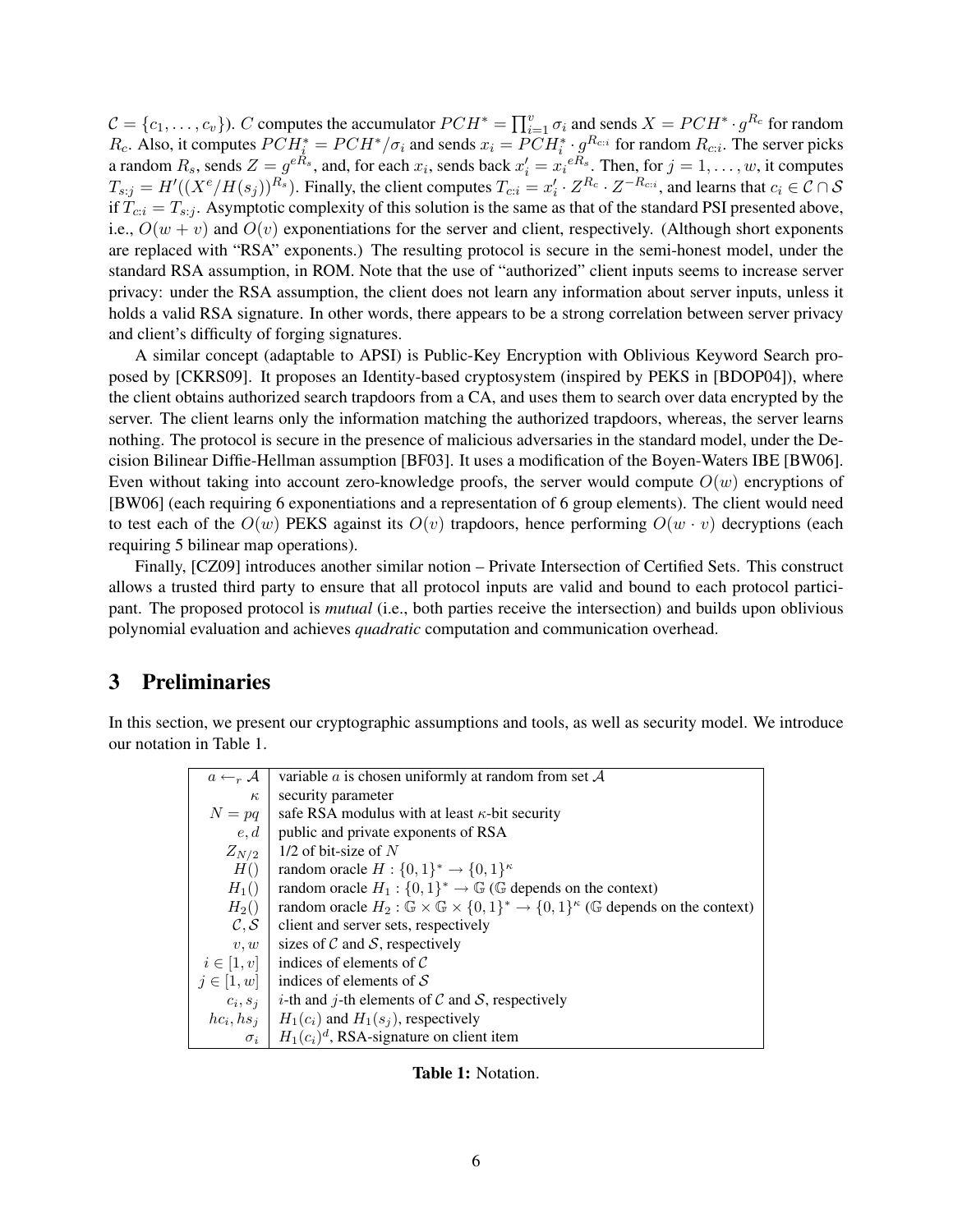#### 3.1 Cryptographic Assumptions

Definition 1 *Let* G *be a cyclic group and let* g *be its generator. Assume that the bit-length of the group size is* l*. The DDH problem is hard in* G *if for every efficient algorithm* A *the probability:*

 $\left|\Pr[x, y \leftarrow_r \{0, 1\}^l : A(g, g^x, g^y, g^{xy}) = 1] - \Pr[x, y, z \leftarrow_r \{0, 1\}^l : A(g, g^x, g^y, g^z) = 1]\right|$ 

*is a negligible function of* κ*.*

**Definition 2** Let  $\textsf{RSA-Gen}(1^{\kappa})$  be an algorithm that outputs so-called "safe RSA instances", i.e. pairs  $(n, e)$ *where*  $n = pq$ , *e is a small prime such that*  $gcd(e, \phi(n)) = 1$ , and  $p, q$  are random  $\kappa$ -bit primes subject to the constraint that  $p = 2p' + 1$ ,  $q = 2q' + 1$  for prime  $p', q', p' \neq q'$ . The RSA problem is hard if, for every *efficient algorithm* A*, the probability:*

 $Pr[(n, e) \leftarrow \textsf{RSA-Gen}(1^{\kappa}), z \leftarrow \mathbb{Z}_n^* : A(n, e, z) = y \text{ s.t. } y^e = z \pmod{n}$ 

*is a negligible function of* κ*.*

#### 3.2 Tools

In this section, we consider signature of knowledge of a discrete logarithm and equality of two discrete logarithms in a cyclic group  $\mathbb{G} = \langle q \rangle$ . In particular, we consider G where either the order of G is known or the order of  $\mathbb G$  is unknown but its bit-length l is publicly known. Fujisaki and Okamoto [FO97] show that (under the strong RSA assumption) standard proofs of knowledge that work in a group of known order are also proofs of knowledge in this setting. We define discrete logarithm of  $y \in \mathbb{G}$  with respect to base q as any integer  $x \in \mathbb{Z}$  such that  $y = g^x$  in G. We assume a security parameter  $\epsilon > 1$ .

**Definition 3** (ZK of DL over a known order group) Let  $y, g \in \mathbb{G}$  of order q. A pair  $(c, s) \in \{0, 1\}^{\kappa} \times \mathbb{Z}_q$ verifying  $c = H(y||g||g^sy^c||m)$  is a signature of knowledge of the discrete logarithm of  $y = g^x$  w.r.t. base g, *on message*  $m \in \{0, 1\}^*$ .

**Definition 4** *(ZK of DL over an unknown order group) Let*  $y, g \in \mathbb{G}$  *where the group order is unknown, but* its bit-length is known as l bits. A pair  $(c, s) \in \{0, 1\}^\kappa \times \pm \{0, 1\}^{\epsilon (l + \kappa) + 1}$  verifying  $c = H(y||g||g^sy^c||m)$  is *a* signature of knowledge of the discrete logarithm of  $y = g^x$  w.r.t. base g, on message  $m \in \{0,1\}^*$ .

The player in possession of the secret  $x = \log_q y$  can compute the signature by choosing a random  $t \in \mathbb{Z}_q$ (or  $\pm \{0,1\}^{\epsilon(l+\kappa)}$ ) and then computing c and s as:  $c = H(y||g||g^t||m)$  and  $s = t - cx$  in  $\mathbb{Z}_q$  (or in  $\mathbb{Z}$ ).

**Definition 5** (ZK of EDL over a known order group) Let  $y_1, y_2, g, h \in \mathbb{G}$  of order q. A pair  $(c, s) \in \{0, 1\}^{\kappa} \times$  $\mathbb{Z}_q$  verifying  $c=H(y_1||y_2||g||h||g^sy_1^c||h^sy_2^c||m)$  is a signature of knowledge of the discrete logarithm of both  $y_1 = g^x$  *w.r.t.* base g and  $y_2 = h^x$  *w.r.t.* base h, on message  $m \in \{0, 1\}^*$ .

**Definition 6** (ZK of EDL over an unknown order group) Let  $y_1, y_2, g, h \in \mathbb{G}$  where the group order is  $u$ nknown, but its bit-length is known as l bits. A pair  $(c, s) \in \{0, 1\}^\kappa \times \pm \{0, 1\}^{\epsilon(l+\kappa)+1}$  *verifying that*  $c = H(y_1||y_2||g||h||g^sy_1^c||h^sy_2^c||m)$  is a signature of knowledge of the discrete logarithm of both  $y_1 = g^x$ *w.r.t.* base g and  $y_2 = h^x$  w.r.t. base h, on message  $m \in \{0, 1\}^*$ .

The player in possession of the secret  $x = \log_a y_1 = \log_h y_2$  can compute the signature by choosing a random  $t \in \mathbb{Z}_q$  (or  $\pm\{0,1\}^{\epsilon(l+\kappa)}$ ) and then computing c and s as:  $c = H(y_1||y_2||g||h||g^t||h^t||m)$  and  $s = t - cx$  in  $\mathbb{Z}_q$  (or in  $\mathbb{Z}$ ).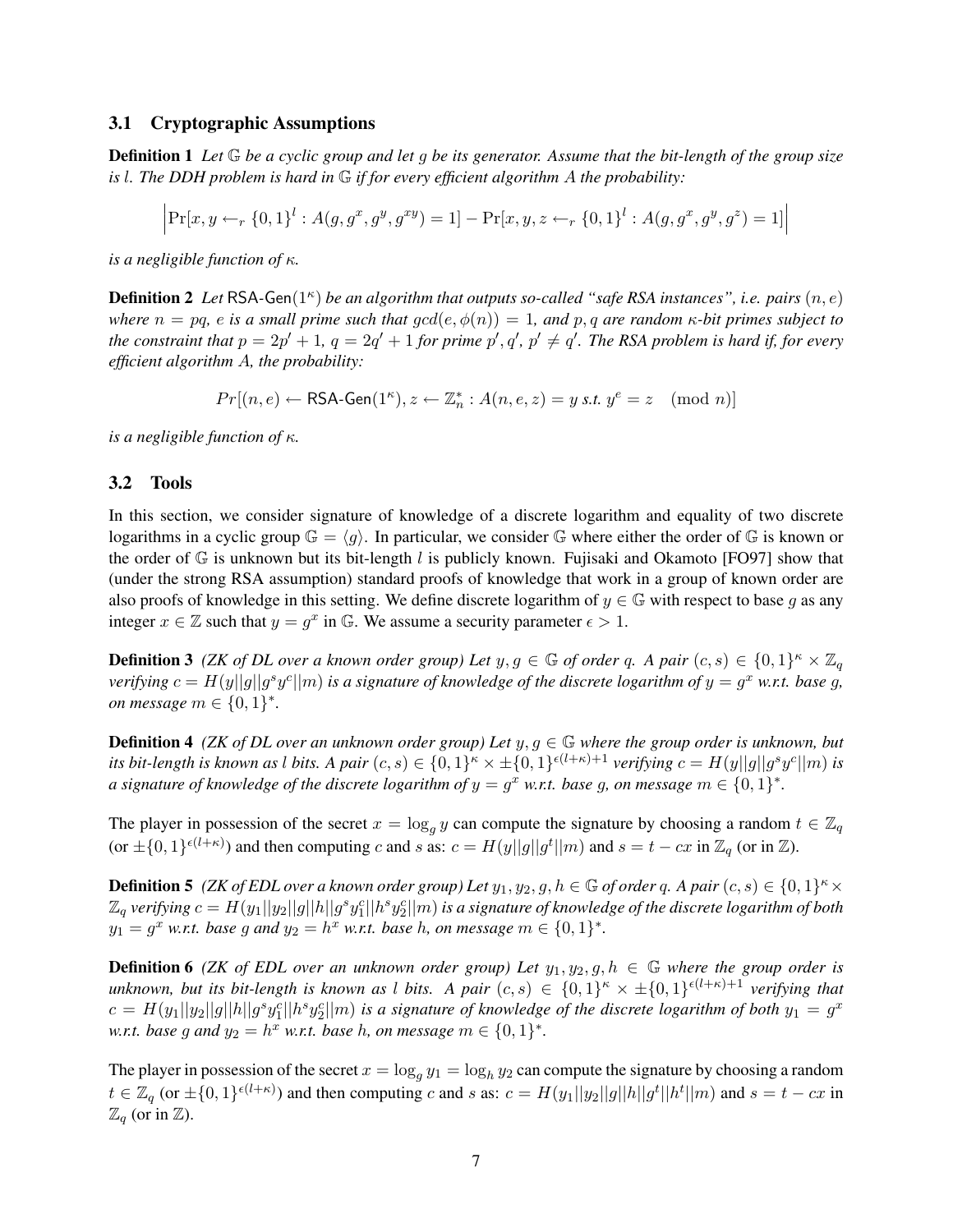#### 3.3 Security Model

We assume a malicious adversary that behaves arbitrarily. Informally, a protocol is secure in this model if no adversary interacting in the real protocol (where no TTP exists) can learn any more from a real execution than from an execution that takes place in the ideal world. In other words, for any adversary that successfully attacks a real protocol, there exists a simulator that successfully attacks the same protocol in the ideal world.

We now define ideal functionalities of PSI and APSI. In particular, in contrast to PSI, APSI employs an (off-line) CA with algorithms (KGen, Sign, Ver). The CA generates a key-pair  $(sk, pk) \leftarrow$  KGen, publishes its public key pk, and, on client input  $c_i$ , it issues a signature  $\sigma_i = \text{Sign}(sk, c_i)$  such that  $\text{Ver}(pk, \sigma_i, c_i) = 1$ .

**Definition 7** *The ideal functionality*  $\mathcal{F}_{\mathsf{APSJ}}$  *of an APSI protocol betw. server S on input*  $\mathcal{S} = \{s_1, \dots, s_w\}$ *and client* C *on input*  $C = \{(c_1, \sigma_1), \cdots, (c_v, \sigma_v)\}$  *is defined as:* 

$$
\mathcal{F}_{\mathsf{APS}l} : (\mathcal{S}, \mathcal{C}) \to (\perp, \mathcal{S} \cap \{c_i \mid c_i \in \mathcal{C} \ \wedge \ \mathsf{Ver}(pk, \sigma_i, c_i) = 1\})
$$

*where*  $w, v$  *are the public input to*  $\mathcal{F}_{APSI}$ *.* 

**Definition 8** *The ideal functionality*  $\mathcal{F}_{PSI}$  *of a PSI between server S on input*  $\mathcal{S} = \{s_1, \dots, s_w\}$  *and client C on input*  $C = \{c_1, \dots, c_v\}$  *is defined as follows:* 

$$
\mathcal{F}_{\textit{PSI}}:(\mathcal{S},\mathcal{C})\rightarrow (\bot,\mathcal{S}\cap\mathcal{C})
$$

*where*  $w, v$  *are the public input to*  $\mathcal{F}_{PSI}$ *.* 

# 4 APSI Protocol

We now present our protocol for secure computation of authorized set intersection. We start from the APSI protocol of [DT10] (reviewed in Section 2.2), secure in the semi-honest model. We describe a modified version that securely implements the  $\mathcal{F}_{APSI}$  functionality in the *malicious* model, in ROM, under the RSA and DDH assumptions.

The CA (trusted third party that authorizes client input) is realized with the following algorithms:

- KGen: On input of security parameter  $\kappa$ , this algorithm generates safe RSA modulus  $N = pq$  where  $p = 2p' + 1$ ,  $q = 2q' + 1$  and picks a random element g, g' s.t.  $\langle -1 \rangle \times \langle g \rangle \equiv \langle -1 \rangle \times \langle g' \rangle \equiv \mathbb{Z}_N^*$ . RSA exponents  $(e, d)$  are chosen in the standard way: e is a small prime and  $d = e^{-1} \bmod \phi(N)$ . The algorithm also fixes hash function  $H_1: \{0,1\}^* \to \mathbb{Z}_N^*$  and  $H_2: \mathbb{Z}_N^* \times \mathbb{Z}_N^* \times \{0,1\}^* \to \{0,1\}^{\kappa}$ . The secret key is  $(p, q, d)$  and the public parameters are:  $N, e, g, g', H_1(), H_2(),$
- Sign: On input of  $c_i$ , this algorithm issues an authorization  $\sigma_i = H_1(c_i)^d \mod N$ .
- Ver: On input of  $(\sigma_i, c_i)$ , this algorithm verifies whether  $\sigma_i^e = H_1(c_i) \text{ mod } N$ .

The resulting protocol is presented in **Figure 1**.

**Theorem 1.** *If RSA and DDH problems are hard, and*  $\pi$ ,  $\pi'$  *are zero-knowledge proofs, then the protocol in Figure 1 is a secure computation of*  $\mathcal{F}_{APS}$ *, in ROM.* 

**Proof.** [Construction of an ideal world **SIM**<sub>s</sub> from a malicious real-world server S\*]

The simulator  $\text{SIM}_s$  is built as follows:

- Setup: SIM<sub>s</sub> executes KGen and publishes public parameters  $N, e, g, g'$ .
- Hash queries to  $H_1$  and  $H_2$ : SIM<sub>s</sub> constructs two tables  $T_1 = (q, h_q)$  and  $T_2 = ((k, h'_q, q'), t)$  to answer, respectively, the  $H_1$  and  $H_2$  queries. Specifically: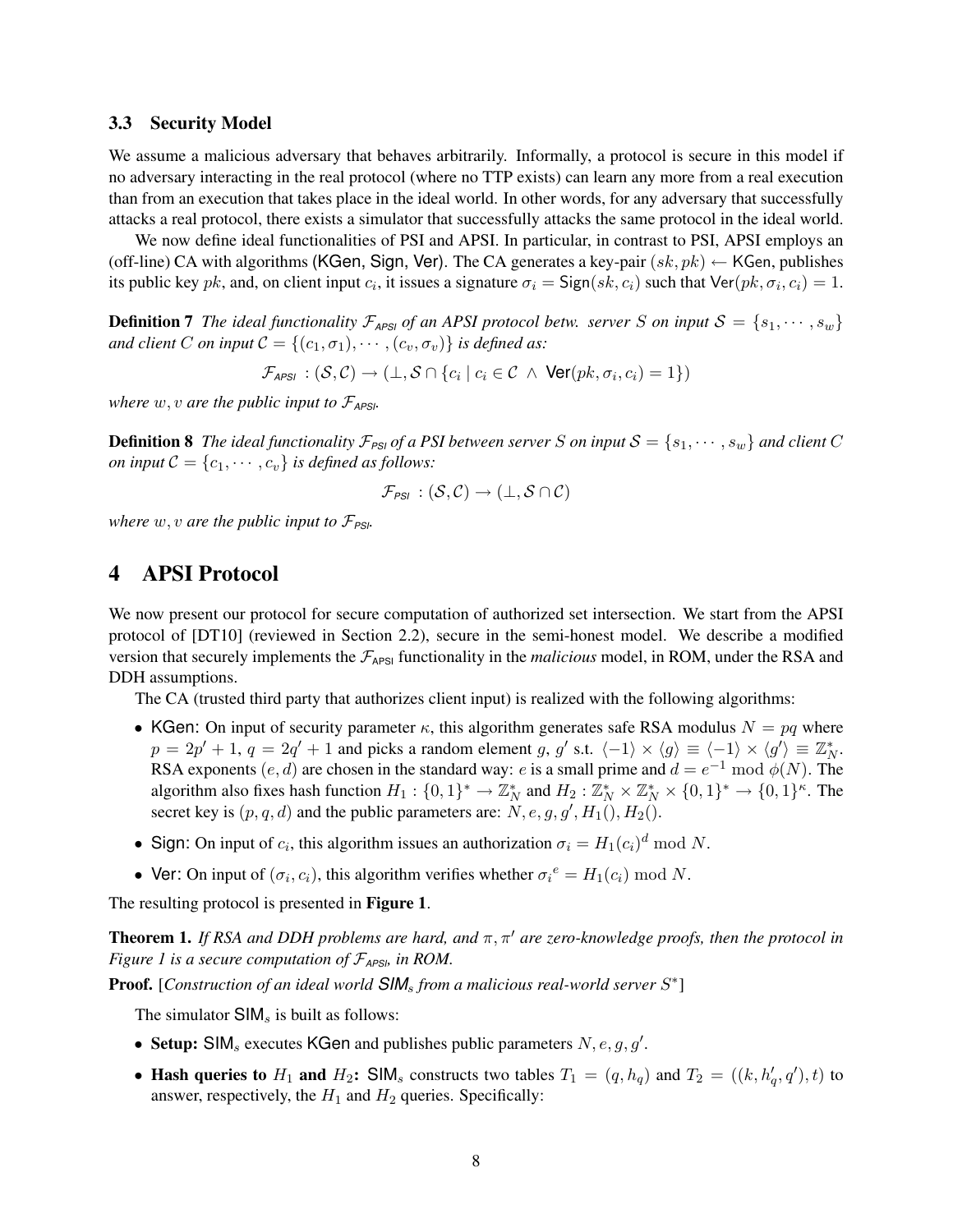

Figure 1: Our APSI Protocol with linear complexity secure against malicious adversaries.

- On query q to H<sub>1</sub>, SIM<sub>s</sub> checks if  $\exists (q, h_q) \in T_1$ : If so, it returns  $h_q$ , otherwise it responds  $h_q \leftarrow_r \mathbb{Z}_N^*$ , and stores  $(q, h_q)$  to  $T_1$ .
- − On query  $(k, h'_q, q')$  to  $H_2$ , SIM<sub>s</sub> checks if  $\exists ((k, h'_q, q'), t) \in T_2$ : If so, it returns t, otherwise it responds  $t \leftarrow_r \{0,1\}^{\kappa}$  to  $H_2$ , and stores  $((k, h'_q, q'), t)$  to  $T_2$ .
- Simulation of the real-world client C and the ideal-world server  $\overline{S}$ :
	- 1. SIM<sub>s</sub> picks  $M'_i \leftarrow_r \mathbb{Z}_N^*$ ,  $N'_i \leftarrow_r \mathbb{Z}_N^*$  and computes  $M_i = (M'_i)^2$ ,  $N_i = (N'_i)^2$  for each  $i =$  $1, \cdots, v.$
	- 2. SIM<sub>s</sub> sends  $\{M_i, N_i\}_{i=1,\dots,v}$  and simulates the proof  $\pi$ .
	- 3. After getting  $(Z, \{M'_i\}_{i=1,\dots,v}, \{T_{s:j}\}_{j=1,\dots,w})$ , and interacting with  $S^*$  as verifier in the proof  $\pi'$ , if the proof  $\pi'$  verifies, SIM<sub>s</sub> runs the extractor algorithm for  $R_s$ . Otherwise, it aborts.
		- (a) For each  $T_{s:j}$ , SIM<sub>s</sub> checks if  $\exists (q, h_q) \in T_1$  and  $\exists ((k, h'_q, q'), t) \in T_2$ , s.t.  $q = q'$ ,  $h_q =$  $h'_q$ ,  $k = (h_q)^{2R_s}$  and  $t = T_{s:j}$ . If so, add q to S; otherwise, add a dummy item into S.
		- (b) Then  $\text{SIM}_s$  plays the role of the ideal-world server, which uses S to respond to ideal client  $\overline{C}$ 's queries.

Since the distribution of  $\{M_i, N_i\}_{i=1,\dots,v}$  sent by SIM<sub>s</sub> is identical to the distribution produced by the real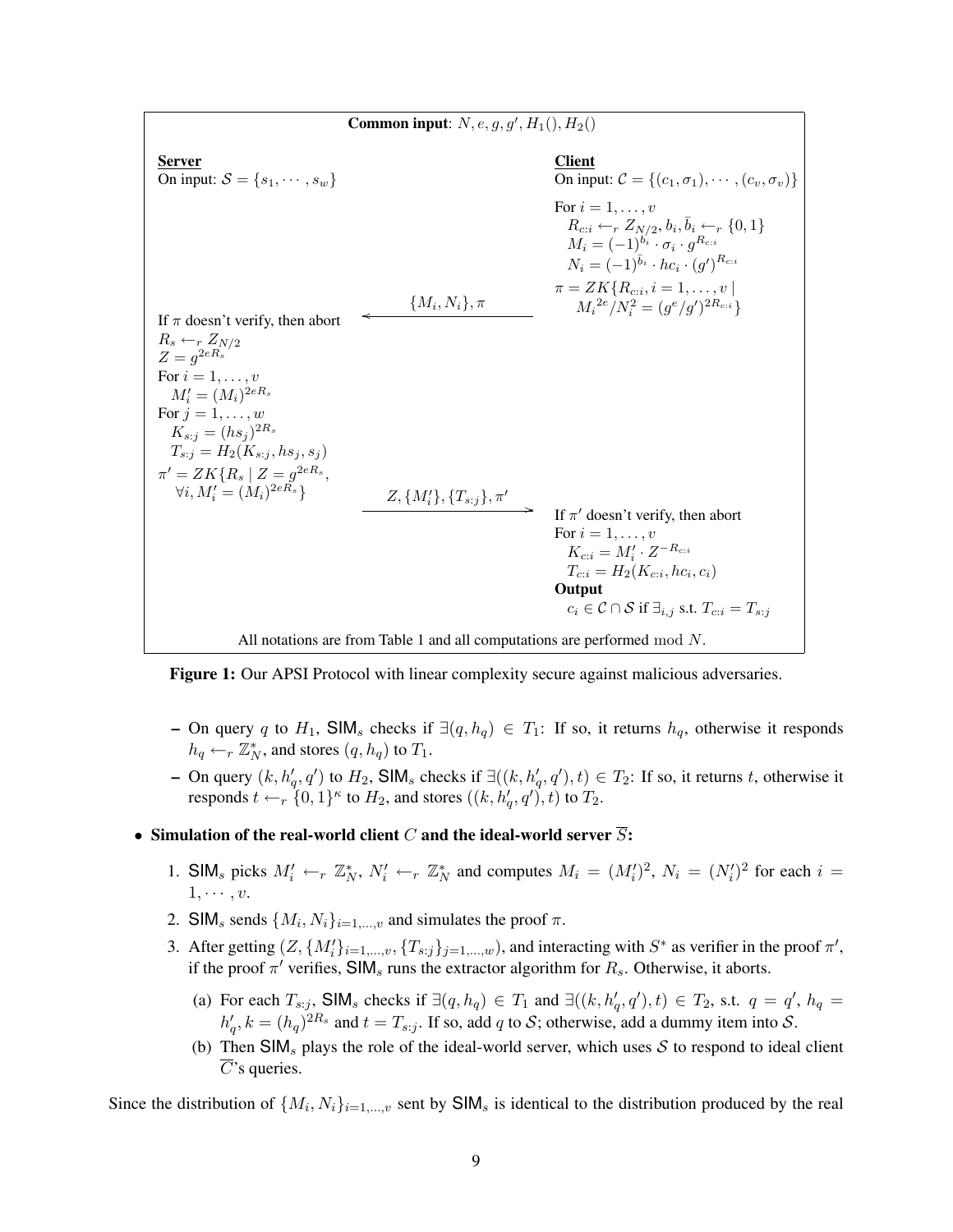client C and the  $\pi$  proof system is zero-knowledge,  $S^*$ 's views when interacting with the real client C and with the simulator  $\text{SIM}_s$  are indistinguishable.

### [*Output of (honest) real client* C *interacting with* S ∗ ]

Now we consider the output of the honest real client C interacting with  $S^*$ . By soundness of proof  $\pi'$ , message Z and  $M'_i$  sent by  $S^*$  is  $Z = g^{eR_s}$  and  $M'_i = (M_i)^{eRs}$  for  $i = 1, \dots, v$ . Then, C's final output is a set containing all  $c_i$ 's, such that  $H_2(M_i' \cdot Z^{-R_{ci}}, h c_i, c_i) \in \{T_{s:j}\}$ . In other words, for each  $c_i$ , C outputs  $c_i$ if  $\exists j$  s.t.  $H_2(M'_i \cdot Z^{-R_{ci}}, h c_i, c_i) = T_{s:j}$ . Since  $H_2$  is a random oracle, there are two possibilities:

- 1.  $S^*$  computes  $T_{s,j}$  from  $H_2((hs_j)^{2Rs}, hs_j, s_j)$  for  $s_j = c_i$ . Since SIM<sub>s</sub> described above extracts  $s_j = c_i$ and adds  $s_j$  in S, the ideal world C also output  $c_i$  on its input  $c_i$ .
- 2.  $S^*$  did not query  $H_2$  on  $(M_i' \cdot Z^{-R_{ci}}, h c_i, c_i)$  but  $H_2(M_i' \cdot Z^{-R_{ci}}, h c_i, c_i)$  happens to be equal to  $T_{s:j}$ . This event occurs with negligible probability bounded by  $v \cdot w \cdot 2^{-\kappa}$ .

Therefore, with probability  $1 - v \cdot w \cdot 2^{-\kappa}$ , the real-world client C interacting with  $S^*$  and the ideal-world client  $\overline{C}$  interacting with SIM<sub>s</sub> yield identical outputs.

# [Construction of an ideal world SIM<sub>c</sub> from a malicious real-world client C<sup>\*</sup>]

The simulator  $\mathsf{SIM}_c$  is formed as follows:

- Setup and hash queries to  $H_1$  and  $H_2$ : Same as Setup and  $H_1$  and  $H_2$  responses described above in construction of  $\mathsf{SIM}_s$ .
- Authorization queries: On input m, SIM<sub>c</sub> responds with  $(m, \sigma)$  where  $\sigma = (H_1(m))^d$  and stores  $(m, \sigma)$  to table  $T_3$ .
- Simulation of real-world server  $S$  and ideal-world client  $C$ :
	- 1. After getting  $\{M_i, N_i\}_{i=1,\dots,v}$ , and interacting with  $C^*$  as verifier in the proof  $\pi$ , SIM<sub>c</sub> checks if proof  $\pi$  verifies. If not, it aborts. Otherwise, it runs the extractor algorithm for  $\{R_{c,i}\}\$  and computes  $\pm(hc_i, \sigma_i)$  s.t.  $hc_i = \sigma^e$ .
	- 2. For each  $\pm(hc_i, \sigma_i)$ :
		- If  $\#(q, h_q) \in T_1$  s.t.  $h_q = \pm h c_i$  then add a dummy item  $(\delta, \sigma_\delta)$  to C where  $\delta$  and  $\sigma_\delta$  are randomly selected from the respective domain.
		- If  $\exists (q, h_q) \in T_1$  s.t.  $h_q = \pm h c_i$ , but  $\sharp(m, \sigma) \in T_3$  s.t.  $\sigma = \pm \sigma_i$  then output fail<sub>1</sub> and abort.
		- If  $\exists (q, h_q) \in T_1$  s.t.  $h_q = \pm h c_i$  and  $\exists (m, \sigma) \in T_3$  s.t.  $\sigma = \pm \sigma_i$ , then add  $(q, \pm \sigma)$  to the set  $\mathcal{C}.$
	- 3. SIM<sub>c</sub> plays the role of the client in the ideal-world. On input  $C = \{(c_1, \sigma_1), \cdots,$  $(c_v, \sigma_v)$ , SIM<sub>c</sub> interacts with the ideal-world server  $\overline{S}$  through the TTP.
	- 4. On getting intersection  $L = \{c'_1, \dots, c'_{|L|}\}$ , with  $|L| \le v$  from the ideal-world interaction, SIM<sub>c</sub> forms  $S = \Pi \left( c'_1, \cdots, c'_{|L|}, \delta'_1, \cdots, \delta'_{w-|L|+1} \right)$ , where  $\delta'$ 's are dummy items and  $\Pi$  is a permutation function.
	- 5. SIM<sub>c</sub> picks  $R_s \leftarrow_r \mathbb{Z}_{N/2}$ , and computes  $Z = g^{2eR_s}$  and  $M'_i = (M_i)^{2eR_s}$  for  $i = 1, ..., v$ .
	- 6. For each  $s_i \in \mathcal{S}$ :
		- If  $s_j \in L$ , compute  $T_{s:j} = H_2((hs_j)^{2R_s}, hs_j, s_j)$ .
		- If  $s_j \notin L$ , compute  $T_{s:j} \leftarrow_r \{0,1\}^{\kappa}$ .
	- 7. SIM<sub>c</sub> returns  $Z, \{M'_i\}_{i=1,\dots,v}, \{T_{s:j}\}_{j=1,\dots,w}$  to  $C^*$  and simulates the proof  $\pi'$ .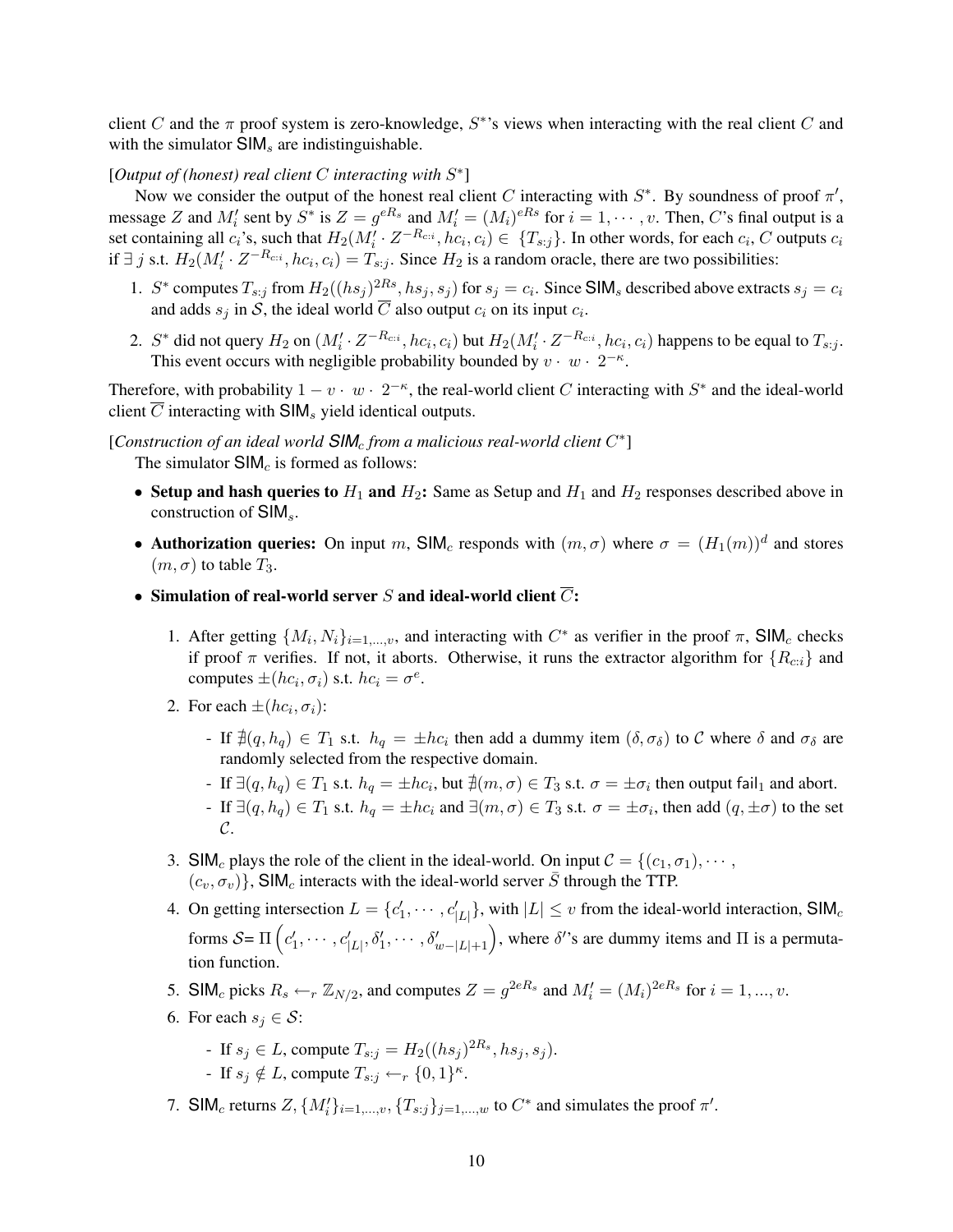Claim 1. If event fail<sub>1</sub> occurs with non-negligible probability, then  $C^*$  can be used to break the RSA assumption.

We describe the reduction algorithm using a modified simulator algorithm called  $Ch<sub>1</sub>$  that takes an RSA challenge  $(N', e', z)$  as an input and tries to output  $z^{(e')}$ <sup>-1</sup>. Ch<sub>1</sub> follows the SIM<sub>c</sub> as described above, except:

- Setup: On input  $(N', e', z)$ ,  $Ch_1$  sets  $N = N'$ ,  $e = e'$  and picks generator  $g, g' \leftarrow r \mathbb{Z}_N^*$ . (Note that random g in  $\mathbb{Z}_N^*$  matches that chosen by a real key generation with probability about 1/2.)
- Authorization queries: On input m,  $Ch_1$  responds with  $(m, \sigma)$  with  $\sigma \leftarrow_r \mathbb{Z}_N^*$ , assign  $H_1(m) = \sigma^e$ , and records  $(m, \sigma)$  to  $T_3$ .
- Hash queries to  $H_1$ : On query  $H_1$  on q, if  $\exists (q, h_q) \in T_1$  then  $Ch_1$  responds  $h_q = z(r_q)^e$  where  $r_q \leftarrow_r \mathbb{Z}_N$ , and stores  $(q, r_q, h_q)$  to  $T_1$ . (Since  $r_q$  is uniformly distributed in  $\mathbb{Z}_N$ , the distribution of  $h_q$ is also uniformly distributed in  $\mathbb{Z}_N$ .)

Assume that fail<sub>1</sub> occurs on  $(hc_i, \sigma_i)$ . Then,  $Ch_1$  extracts entry  $(q, r_q, h_q) \in T_1$  s.t.  $h_q = hc_i$  and outputs  $\sigma_i/r_a$ , which breaks the RSA assumption.

Now unless the fail<sub>1</sub> event occurs, the views interacting with the  $\text{SIM}_c$  and with the real protocol are different only in the computation of  $T_{s:j}$  for  $s_j \in S$  but  $s_j \notin L$ . Let fail<sub>2</sub> be the event that  $C^*$  queries  $H_2$  on  $((hs_j)^{2R_s},hs_j,s_j)$  for  $s_j \in S$  and  $s_j \notin L$ .

Claim 2. If event fail<sub>2</sub> occurs with non-negligible probability, then  $C^*$  can be used to break the DDH assumption.

We describe reduction algorithm  $Ch_2$  that takes a DDH challenge  $(N', f, \alpha = f^a \pmod{N'}, \beta = f^b$ (mod  $N'$ ),  $\gamma$ ) as input and outputs the DDH answer using  $C^*$ .  $Ch_2$  follows the SIM<sub>c</sub> algorithm as we describe above, except that:

- Setup: On input  $(N', f, \alpha, \beta, \gamma)$ ,  $Ch_2$  sets  $N = N'$ ,  $g = f$  and picks generator  $g' \leftarrow_r \mathbb{Z}_N^*$  and odd  $e \leftarrow_r \mathbb{Z}_N$ .
- Authorization queries: Same as in  $Ch_1$  simulation.
- Hash queries to  $H_1$ : On query q to  $H_1$ , if  $\forall q, h_q \in T_1$  then  $Ch_2$  responds with  $h_q = \beta g^{r_q}$  where  $r_q \leftarrow_r \mathbb{Z}_{N/2}$ , and records  $(q, r_q, h_q)$  to  $T_1$ . (Since  $r_q$  is random  $\mathbb{Z}_N/2$ , the distribution of  $h_q$  is computationally indistinguishable from the uniform distribution of  $\mathbb{Z}_N^*$ .)
- In computation for  $Z, \{M_i\}, \{T_{s:j}\}\$ :
	- $Ch_2$  sets  $Z = A^{2e}$  and computes  $M'_i = \gamma^2(\alpha)^{2r_q + 2eR_{c:i}}$  for  $i = 1, ..., v$  (instead of picking  $R_s$ and computing  $Z = g^{2eR_s}$  and  $M'_i = (M_i)^{2eR_s}$ ).
	- For each  $s_j \in \mathcal{S}$ , if  $s_j \in L$ ,  $\mathcal{C}h_2$  computes  $T_{s:j} = H_2(\gamma^2(\alpha)^{2r_q}, h s_j, s_j)$ .

Given  $\alpha = g^a = g^{R_s}$ ) and  $\beta = g^b$ , we replace  $g^{ab}$  by  $\gamma$  in the above simulation of  $M_i$  and  $T_{s:j}$ . Thus,  $C^{*s}$ s views when interacting with the real server  $S$  and with the simulator  $Ch<sub>2</sub>$  are indistinguishable under that DDH assumption. Assume that fail<sub>2</sub> occurs, i.e.,  $C^*$  makes a query to  $H_2$  on  $((hs_j)^{2R_s}, hs_j, s_j)$  for  $s_j \in S$ but  $s_j \notin L$ . Ch<sub>2</sub> checks if  $\exists (q, r_q, h_q) \in T_1$  and  $\exists ((k, h'_q, q'), t) \in T_2$  s.t.  $q = q'$ ,  $h_q = h'_q$ ,  $k = \gamma^2(\alpha)^{2r_q}$  for each  $q \in S$  but  $q \notin L$ . If so,  $Ch_2$  outputs True. Otherwise,  $Ch_2$  outputs False. Thus, the DDH assumption is broken.

Therefore, since fail<sub>1</sub> and fail<sub>2</sub> events occur with negligible probability,  $C^*$ 's view in the protocol with the real-world server  $S$  and in the interaction with  $\text{SIM}_c$  is negligible.

[*The output of honest real server* S *interacting with* C ∗ ]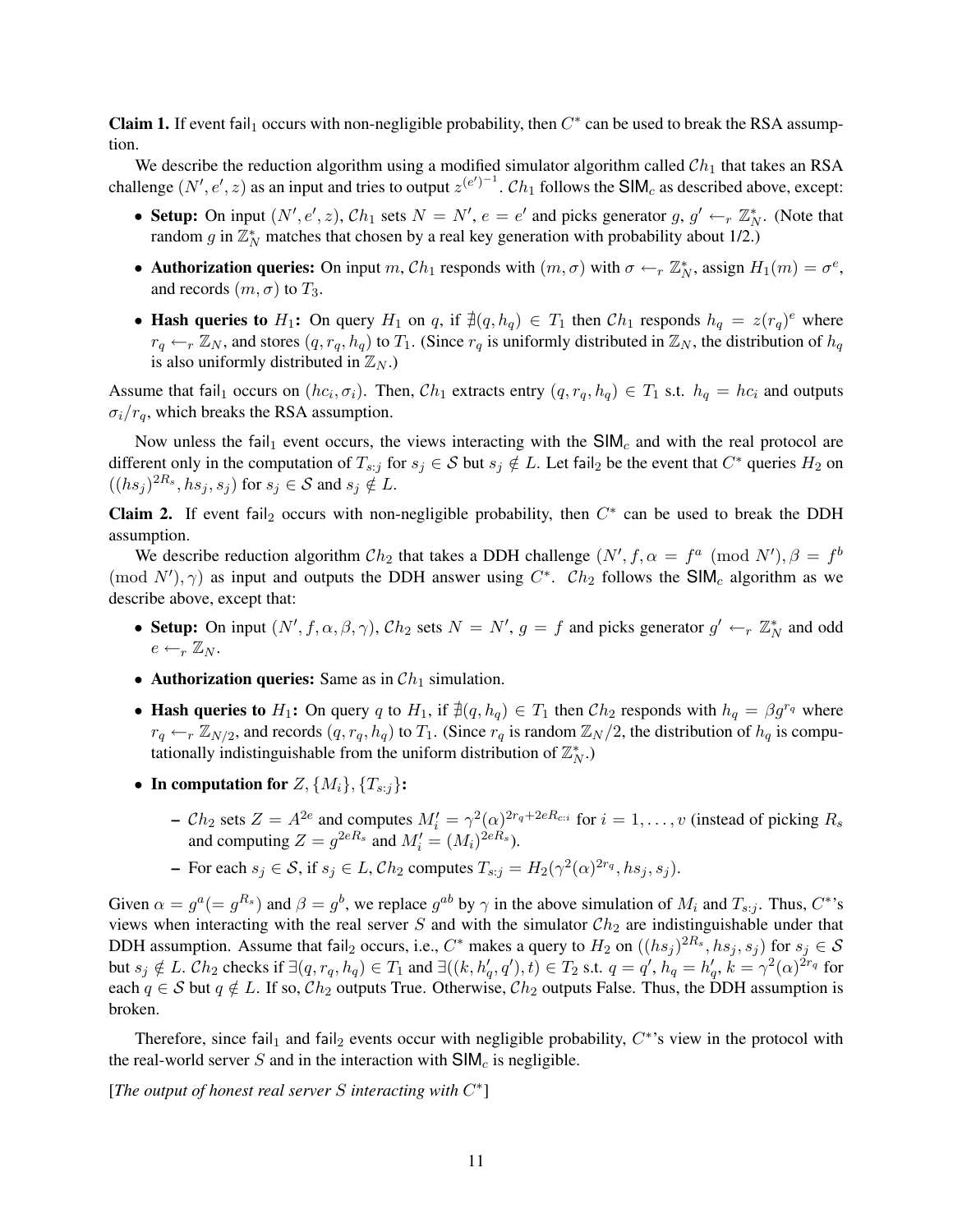Finally, the real-world S interacting with  $C^*$  in the real protocol outputs  $\perp$  and the ideal-world  $\bar{S}$  interacting with  $\mathsf{SIM}_c$  gets  $\bot$ . This ends proof of Theorem 1.

Our APSI protocol differs from the one in [DT10] in the following:

- We modify inputs to the protocol and add efficient zero-knowledge proofs to prevent client and server from deviating from the protocol and to enable extraction of inputs.
- We multiply client inputs by  $-1$  to a random bit to: (1) ensure that they are uniformly distributed in  $QR_N$ , and (2) simplify reduction to the RSA problem.
- We do not use "accumulated" values, such as  $PCH_i^*$ , as they are not needed either for protocol security or for input extraction during simulation.

# 5 PSI Protocol

This section presents our protocol for secure computation of set intersection. It is a modified version of the PSI protocol of [DT10] (reviewed in Section 2.1), secure in the semi-honest model under the One-More-Gap-DH assumption (in ROM). We amend it to obtain a protocol that securely implements  $\mathcal{F}_{PSI}$  in the *malicious* model under the DDH assumptions (in ROM). We assume that KGen generates  $p, q, g, g', g''$  where p and q are primes, such that  $q|p-1$  and  $g, g', g''$  are generators of  $\mathbb{Z}_q^*$ . The resulting protocol is presented in Figure 2.

**Theorem 2.** *If the DDH problem is hard and*  $\pi, \pi'$  *are zero-knowledge proofs, the protocol in Figure 2 is a secure computation of*  $\mathcal{F}_{PSI}$ *, in ROM.* 

**Proof.**[Construction of an ideal world SIM<sub>s</sub> from malicious real-world server S<sup>\*</sup>] Simulator  $\textsf{SIM}_s$  is built as follows:

- Setup: SIM<sub>s</sub> executes KGen and publishes public parameters  $p, q, g, g', g''$ .
- Queries  $H_1$  and  $H_2$ : SIM<sub>s</sub> creates two tables  $T_1 = (q, h_q)$  and  $T_2 = ((k, h'_q, q'), t)$  to answer, respectively,  $H_1$  and  $H_2$  queries. Specifically,
	- On query q to H<sub>1</sub>, SIM<sub>s</sub> checks if  $\exists (q, h_q) \in T_1$ : If so, it returns  $h_q$ , otherwise it responds  $h_q \leftarrow_r \mathbb{Z}_p^*$ , and stores  $(q, h_q)$  to  $T_1$ .
	- − On query  $(k, h'_q, q')$  to  $H_2$ , SIM<sub>s</sub> checks if  $\exists ((k, h'_q, q'), t) \in T_2$ : If so, it returns t, otherwise it responds  $t \leftarrow_r \{0,1\}^{\kappa}$  to  $H_2$ , and stores  $((k, h'_q, q'), t)$  to  $T_2$ .

### • Simulation of real-world client C and ideal-world server  $\overline{S}$ :

- 1. SIM<sub>s</sub> picks  $X \leftarrow_r \mathbb{Z}_p^*$  and  $\{M_i, N_i \mid M_i \leftarrow_r \mathbb{Z}_p^*, N_i \leftarrow_r \mathbb{Z}_p^*\}$  (for  $i = 1, \ldots, v$ ).
- 2. SIM<sub>s</sub> sends  $X, \{M_i, N_i\}_{i=1,\dots,v}$  and simulates proof  $\pi$ .
- 3. After getting  $(Z, \{M_i'\}_{i=1,\dots,v}, \{T_{s:j}\}_{j=1,\dots,w})$ , and interacting with  $S^*$  as verifier in proof  $\pi'$ , if  $\pi'$  verifies, SIM<sub>s</sub> runs the extractor algorithm for  $R_s$ . Otherwise, it aborts.
	- (a) For each  $T_{s:j}$ , SIM<sub>s</sub> checks if  $\exists (q, h_q) \in T_1$  and  $\exists ((k, h'_q, q'), t) \in T_2$ , s.t.  $q = q'$ ,  $h_q =$  $h'_q$ ,  $k = (h_q)^{R_s}$  and  $t = T_{s:j}$ . If so, add q to S; otherwise, add a dummy item into S.
	- (b) Then  $\text{SIM}_s$  plays the role of the ideal-world server, which uses S to respond to ideal client C's queries.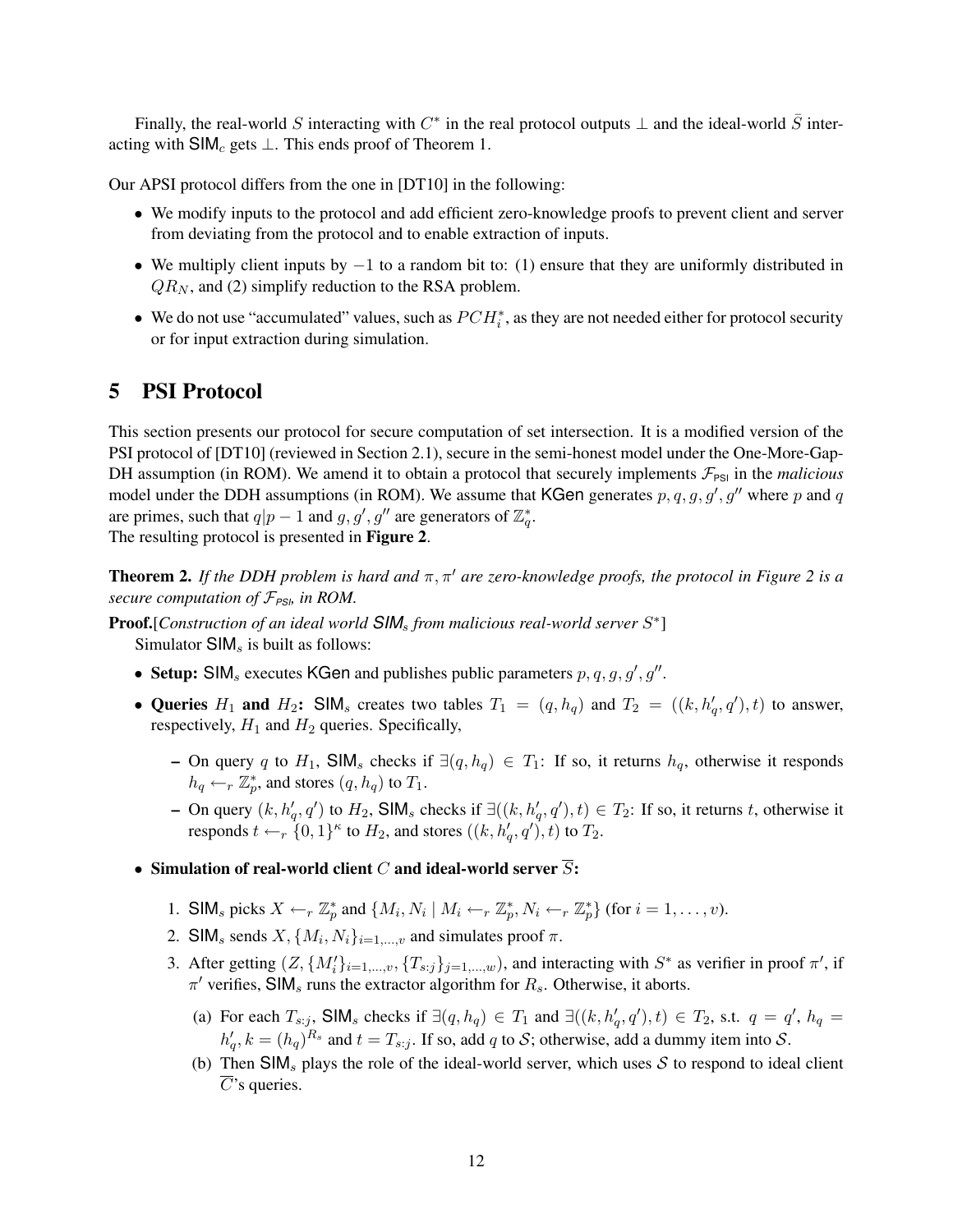

Figure 2: Our PSI Protocol with linear complexity secure against malicious adversaries.

Since the distribution of  $X, \{M_i, N_i\}_{i=1,\dots,v}$  sent by  $\textsf{SIM}_s$  is identical to the distribution produced by the real client C and the  $\pi$  proof system is zero-knowledge,  $S^*$ 's views when interacting with real client C and with simulator  $\textsf{SIM}_s$  are indistinguishable.

### [*Output of the honest real client* C *interacting with* S ∗ ]

Now we consider output of honest real client C interacting with  $S^*$ . By soundness of  $\pi'$ , message Z and  $M'_i$  sent by  $S^*$  is  $Z = (g')^{R_s}$  and  $M'_i = (M_i)^{R_s}$  for  $i = 1, \dots, v$ . Then C's final output is a set containing all  $c_i$ 's such that  $H_2(M'_i Z^{-R_{ci}}, h c_i, c_i) \in \{T_{s:j}\}\.$  In other words, for each  $c_i$ , C outputs  $c_i$  if  $\exists j$ s.t.  $H_2(M'_i Z^{-R_{ci}}$ ,  $hc_i, c_i) = T_{s:j}$ . Since  $H_2$  is a random oracle, there are two possibilities:

- 1.  $S^*$  computes  $T_{s,j}$  from  $H_2((hs_j)^{2Rs}, hs_j, s_j)$  for  $s_j = c_i$ . Since SIM<sub>s</sub> described above extracts  $s_j = c_i$ and adds  $s_j$  in S, ideal world  $\overline{C}$  also output  $c_i$  on its input  $c_i$ .
- 2.  $S^*$  did not query  $H_2$  on  $(M_i'Z^{-R_{ci}}, hc_i, c_i)$  but  $H_2(M_i'Z^{-R_{ci}}, hc_i, c_i)$  happens to be equal to  $T_{s:j}$ . This event occurs with negligible probability bounded by  $v \cdot w \cdot 2^{-\kappa}$ .

Therefore, with probability  $1 - v \cdot w \cdot 2^{-\kappa}$ , real-world client C interacting with  $S^*$  and ideal-world client  $\overline{C}$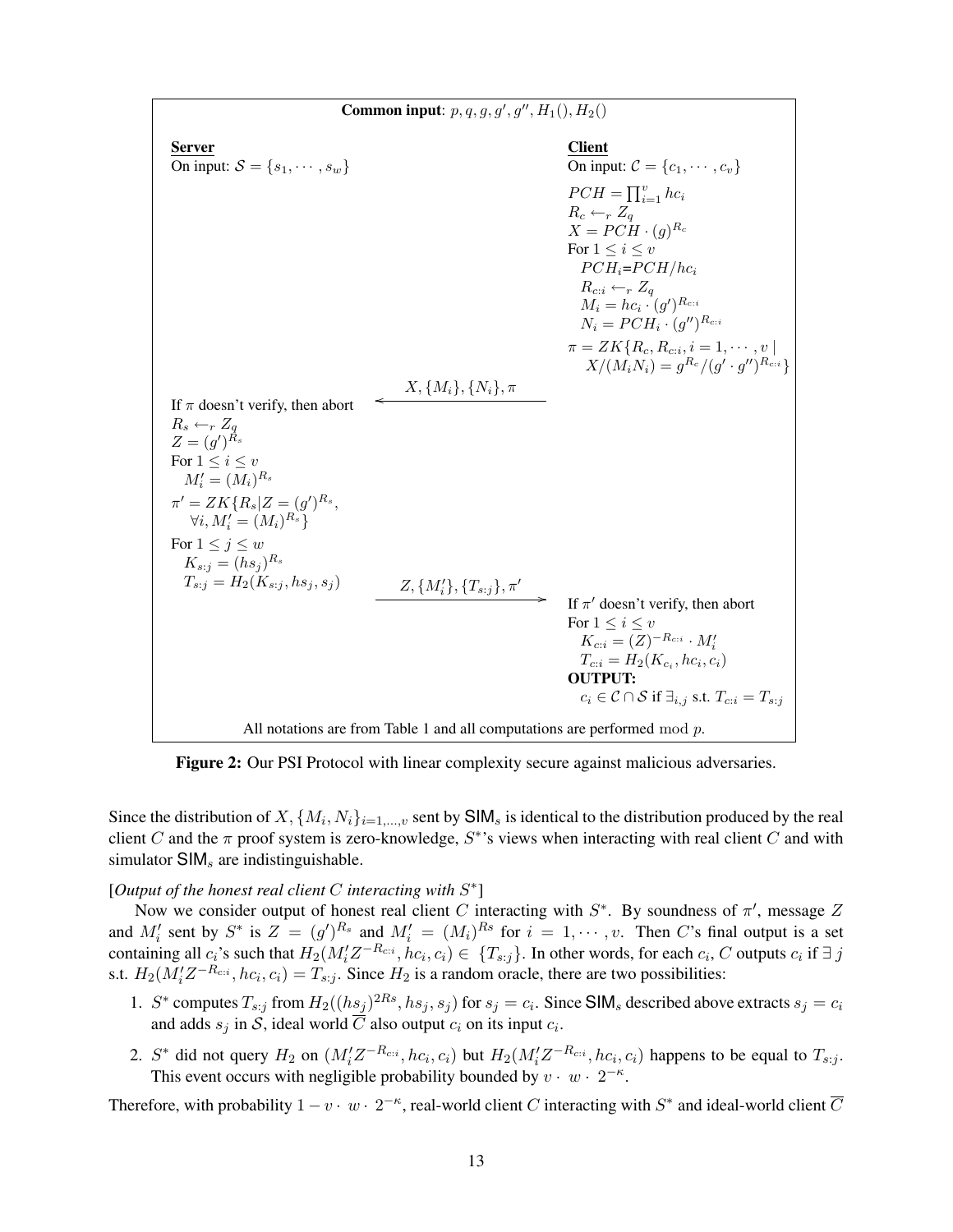interacting with SIM<sub>s</sub> produce identical output.

[Construction of ideal world SIM<sub>c</sub> from malicious real-world client  $C^*$ ]

- Simulator  $\mathsf{SIM}_c$  is formed as follows:
- Setup and hash queries to  $H_1$  and  $H_2$ : Same as Setup and  $H_1$  and  $H_2$  responses described above in construction of SIMs.
- Simulation of real-world server S and ideal-world client  $\overline{C}$ :
	- 1. After getting  $(X, \{M_i\}, \{N_i\})$ , and interacting with  $C^*$  as verifier in proof  $\pi$ , SIM<sub>c</sub> checks if  $\pi$ verifies. If not, it aborts. Otherwise, it runs the extractor algorithm for  $R_c$ ,  $\{R_{ci}\}$  and computes  $hc_1, \cdots, hc_v.$
	- 2. For each  $hc_i$ , if  $\exists (q, h_q) \in T_1$  s.t.  $h_q = hc_i$  then add q to the set C. Otherwise, add a dummy item to C.
	- 3. SIM<sub>c</sub> plays the role of the client in the ideal-world. On input  $C = \{c_1, \dots, c_v\}$ , SIM<sub>c</sub> interacts with the ideal-world server  $\overline{S}$  through the TTP.
	- 4. On getting intersection  $L = \{c'_1, \dots, c'_{|L|}\}$ , with  $|L| \le v$  from the ideal-world interaction, SIM<sub>c</sub> forms  $S = \Pi \left( c'_1, \dots, c'_{|L|}, \delta'_1, \dots, \delta'_{w-|L|+1} \right)$ , where  $\delta'$ 's are dummy items and  $\Pi$  is a permutation function.
	- 5. SIM<sub>c</sub> picks  $R_s \leftarrow_r \mathbb{Z}_q$ , and computes  $Z = g^{R_s}$  and  $M'_i = (M_i)^{R_s}$  for  $_{i=1,\dots,v}$ .
	- 6. For each  $s_i \in \mathcal{S}$ :
		- If  $s_j \in L$ , compute  $T_{s:j} = H_2((hs_j)^{R_s}, hs_j, s_j)$ .
		- If  $s_j \notin L$ , compute  $T_{s:j} \leftarrow_r \{0,1\}^{\kappa}$ .
	- 7. SIM<sub>c</sub> returns  $Z, \{M_i'\}, \{T_{s:j}\}\$  to  $C^*$  and simulates proof  $\pi'$ .

Let fail be the event that  $C^*$  queries  $H_2$  on  $((hs_j)^{R_s}, hs_j, s_j)$  for  $s_j \in S$  and  $s_j \notin L$ . Similar to the argument in the proof of Theorem 1, if fail event does not occur, since the  $\pi'$  is zero-knowledge, we argue that  $C^*$ 's views in the real game with real-world server S and in the interaction with simulator  $\text{SIM}_c$  constructed above are indistinguishable .

Claim. If event fail occurs with non-negligible probability, then  $C^*$  can be used to break the DDH assumption.

We describe the reduction algorithm called Ch that takes a DDH problem  $(p', q', f, \alpha = f^a \pmod{p'}, \beta =$  $f^b \pmod{p'}$ ,  $\gamma$  as an input and tries to output the answer using  $C^*$ . Ch follows the SIM<sub>c</sub> algorithm as we describe above, except that:

- Setup: On input  $(p', q', f, \alpha, \beta, \gamma)$ ,  $Ch_2$  sets  $p = p', q = q', g' = f$  and picks generator  $g, g'' \leftarrow_r \mathbb{Z}_q^*$ .
- Hash queries to  $H_1$ : On query q to  $H_1$ , if  $\sharp(q, h_q) \in T_1$  then  $\mathcal{C}h_2$  responds with  $h_q = \beta(g')^{r_q}$  where  $r_q \leftarrow_r \mathbb{Z}_q$ , and records  $(q, r_q, h_q)$  to  $T_1$ .
- In computation for  $Z, \{M_i'\}, \{T_{s:j}\}\$ :
	- $Ch_2$  sets  $Z = A$  and computes  $M_i' = C(A)^{r_q + R_{c:i}}$ .
	- For each  $s_j \in \mathcal{S}$ , if  $s_j \in L$ ,  $Ch_2$  computes  $T_{s:j} = H_2(C(A)^{r_q}, h s_j, s_j)$ .

Using an argument similar to that in the proof of Theorem 1,  $C^*$ 's views, when interacting with real server S and with simulator  $Ch_2$ , are indistinguishable under the DDH assumption. Assume that fail occurs, i.e.,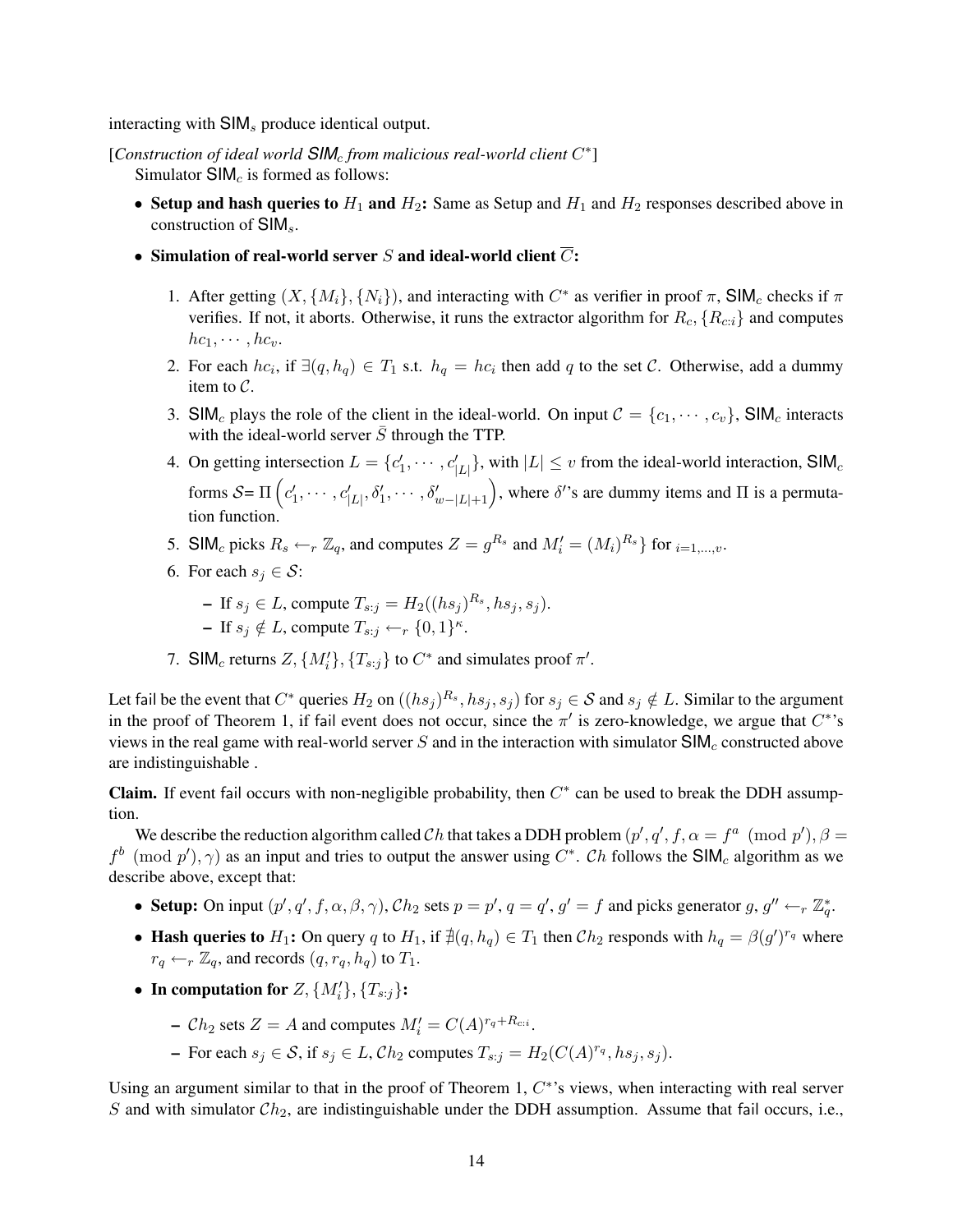$C^*$  makes a query to  $H_2$  on  $((hs_j)^{R_s}, hs_j, s_j)$  for  $s_j \in S$  but  $s_j \notin L$ . Ch checks if  $\exists (q, r_q, h_q) \in T_1$  and  $\exists ((k, h'_q, q'), t) \in T_2$  s.t.  $q = q', h_q = h'_q, k = C(A)^{r_q}$  for each  $q \in S$  and  $q \notin L$ . If so, Ch outputs True. Otherwise,  $Ch_2$  outputs False. Thus,  $Ch$  solves the DDH problem.

Since fail occurs with negligible probability,  $C^*$ 's view in the protocol with the real-world server  $S$  and in interaction with  $\text{SIM}_c$  is negligible.

[*Output of honest real server* S *interacting with* C ∗ ]

Finally, real-world S interacting with  $C^*$  in the real protocol outputs  $\perp$  and ideal-world  $\overline{S}$  interacting with  $\text{SIM}_c$  gets  $\perp$ .

### 6 Protocols Efficiency

In this section, we analyze the efficiency of our protocols and compare them to prior results. We summarize different features and estimated asymptotic complexities of prior work on Authorized Private Set Intersection and Private Set Intersection, respectively, as well as those of our protocols, in Table 2 and 3. Recall that we use w and v to denote the number of elements in the server and client input sets, respectively. For each solution, we choose parameters that achieve similar degrees of security. We also list several features of the protocols, such as the underlying assumptions, and whether they are in the standard model or ROM, in malicious or semi-honest adversary model. Also, we specify whether they can support the extension for *data transfer* – a PSI variant introduced in [DT10] and discussed in details in Appendix A.

| Protocol           | <b>Standard</b><br>Model | <b>Malicious</b><br>Model | <b>Assumption</b>    | Communication<br>Complexity | <b>Server</b>               | <b>Client</b>                       | Data<br><b>Transfer</b> |
|--------------------|--------------------------|---------------------------|----------------------|-----------------------------|-----------------------------|-------------------------------------|-------------------------|
| [CKRS09]           |                          |                           | <b>BDH</b>           | O(w)                        | $O(w)$ enc's<br>of $[BW06]$ | $O(w \cdot v)$ dec's<br>of $[BW06]$ |                         |
| [CZ09]             |                          |                           | Strong<br><b>RSA</b> | $O(w + v)$                  | $O(w \cdot v)$<br>exps      | $O(w \cdot v)$<br>exps              |                         |
| Fig.2 of<br>[DT10] | Х                        |                           | <b>RSA</b>           | $O(w + v)$                  | $O(w + v)$<br>exps          | O(v)<br>exps                        |                         |
| Our APSI           | X                        |                           | <b>RSA</b>           | $O(w + v)$                  | $O(w + v)$<br>exps          | O(v)<br>exps                        |                         |

Table 2: Comparison of Authorized Private Set Intersection protocols.

| Protocol           | <b>Standard</b><br>Model | <b>Malicious</b><br>Model | <b>Assumption</b>       | Communication<br>Complexity | <b>Server</b>                         | <b>Client</b>          | Data<br><b>Transfer</b> |
|--------------------|--------------------------|---------------------------|-------------------------|-----------------------------|---------------------------------------|------------------------|-------------------------|
| [FNP04]            | ✓                        | Х                         | Homom.<br>Encr.         | $O(w + v)$                  | $\overline{O}(w \log \log v)$<br>exps | $O(w + v)$<br>exps     | √                       |
| [KS05]             | ✓                        | ✓                         | Homom.<br>Encr.         | $O(w + v)$                  | $O(w \cdot v)$<br>exps                | $O(w \cdot v)$<br>exps | X                       |
| [JL09]             | ✓                        | ✓                         | Decisional<br>q-DH, CRS | $O(w + v)$                  | $O(w + v)$<br>exps                    | O(v)<br>exps           |                         |
| [HN10]             | ✓                        | ✓                         | <b>DDH</b>              | $O(w + v)$                  | $O(w \log \log v)$<br>exps            | $O(w + v)$<br>exps     | Х                       |
| Fig.3 of<br>[DT10] | X                        | X                         | One-More<br>Gap-DH      | $O(w + v)$                  | $O(w + v)$<br>exps                    | O(v)<br>exps           |                         |
| Fig.4 of<br>[DT10] | X                        | X                         | One-More<br><b>RSA</b>  | $O(w + v)$                  | $O(w + v)$<br>exps                    | O(v)<br>mults          |                         |
| Our PSI            | Х                        | ✓                         | <b>DDH</b>              | $O(w + v)$                  | $O(w + v)$<br>exps                    | O(v)<br>exps           |                         |

Table 3: Comparison of Private Set Intersection protocols.

Note that our APSI protocol (in Figure 1) is, to the best of our knowledge, the only such construct, secure in the malicious model, with *linear* communication and computational complexity.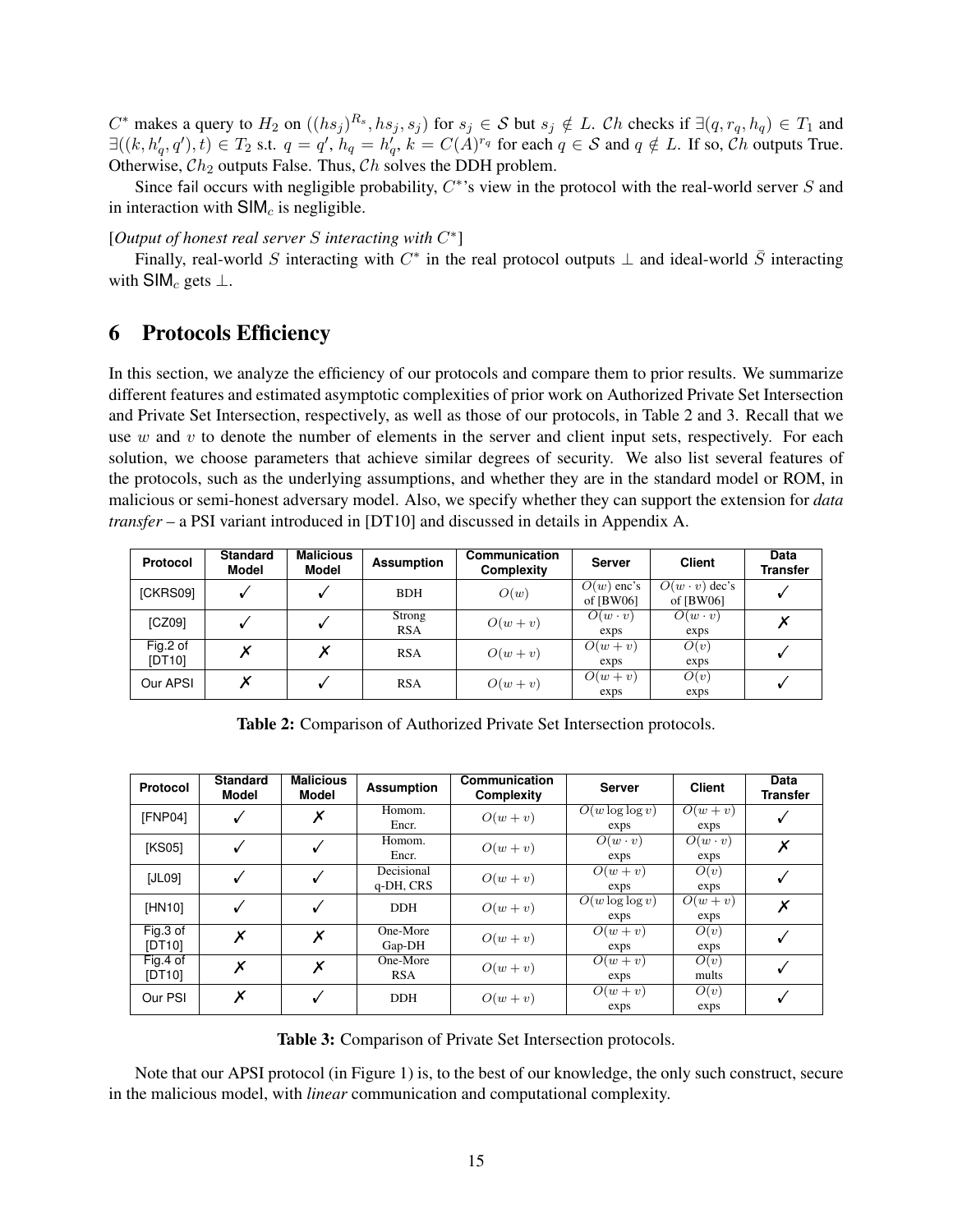Comparing our PSI [Fig. 2] to [JL09]. Our PSI protocol achieves the same (linear) asymptotic overhead as in prior work [JL09], although, in ROM. However, the underlying cryptographic operations of [JL09], hidden in the big  $O($ ) notation, are much more expensive than those in Figure 2, as we discuss below.

First, recall that, on average, each q-bit multi-exponentiation mod p involves  $(1.5 \cdot |q|)$  multiplications of p-bit numbers. Whereas, each q-bit fixed-based exponentiation mod p incurs only  $(0.5 \cdot |q|)$  multiplications. From now on, we denote with *m* a modular multiplication of *p*-bit numbers, and we assume  $|p| = 1024$ .

Observe that the PSI protocol in Figure 2, in the malicious model, incurs the total cost of  $(240w+960v)m$ . To ease presentation, we refer to Appendix B for all the details of our estimation.

In order to count the number of operations of [JL09], we use the optimized OPRF construction due to  $[BCC^+09]$  and we use standard non-interactive ZK in ROM. We select set items to be drawn from a 40-bit domain.<sup>2</sup> The total cost of [JL09], in the malicious model, amounts to  $(80w + 81320v)$ *m*. (Again, refer to Appendix B for the details).

Selecting, for instance,  $w = v$ , protocol in Figure 2 would require as low as 1.5% of the total modular multiplications incurred by [JL09] (even with the optimized OPRF construction and using non-interactive ZK in ROM). Only when  $w/v \gg$  500, [JL09] incurs lower cost. Furthermore, note that, although secure in the standard model, the PSI constrcut in [JL09], when compared to ours, has three major drawbacks: (1) The size of set items should be polynomial in the security parameter, whereas, in our protocol, items can be taken from  $\{0,1\}^*$ , (2) It requires Decisional q-DH assumption and Common Reference String (CRS) model, where a safe RSA modulus must be generated by a mutually trusted party, and (3) It is not clear how to convert it into APSI.

We conclude that, though in ROM (as opposed to [JL09]), our PSI protocol significantly improves performance of prior PSI results, secure in the malicious model, while avoiding several restrictions.

# 7 Conclusion

In this paper, we presented PSI and APSI protocols secure in the malicious model under standard cryptographic assumptions, with linear communication and computational complexities. Proposed protocols offer better efficiency that prior work. In particular, our APSI protocol is the first technique to achieve linear computational complexity. Our efficiency claims are supported by detailed performance comparison.

Acknowledgements. This research was supported by the US Intelligence Advanced Research Projects Activity (IARPA) under grant number FA8750-09-2-0071 as well as by the Basic Science Research Program through the National Research Foundation of Korea, funded by the Ministry of Education, Science and Technology (2009-0070095) and by 'Developing Future Internet Network Model - Mathematical Approach' of the National Institute for Mathematical Sciences. Jihye Kim is the corresponding author for this paper. We also would like to thank Xiaomin Liu and Jae Hong Seo for their helpful comments.

### References

| [AL07]               | Y. Aumann and Y. Lindell, Security Against Covert Adversaries: Efficient Protocols for Real-<br><i>istic Adversaries, TCC, 2007, pp. 137–156.</i>                           |
|----------------------|-----------------------------------------------------------------------------------------------------------------------------------------------------------------------------|
| $\mathsf{IARF}^+101$ | Benny Applebaum, Haakon Ringberg, Michael J. Freedman, Matthew Caesar, and Jennifer<br>Rexford, Collaborative, privacy-preserving data aggregation at scale, PETS'10, 2010. |

<sup>&</sup>lt;sup>2</sup>Recall that, in the proof of [JL09], there seems to be a trade-off between the input domain size and security loss, as the simulator needs to exhaustively search over the input domain.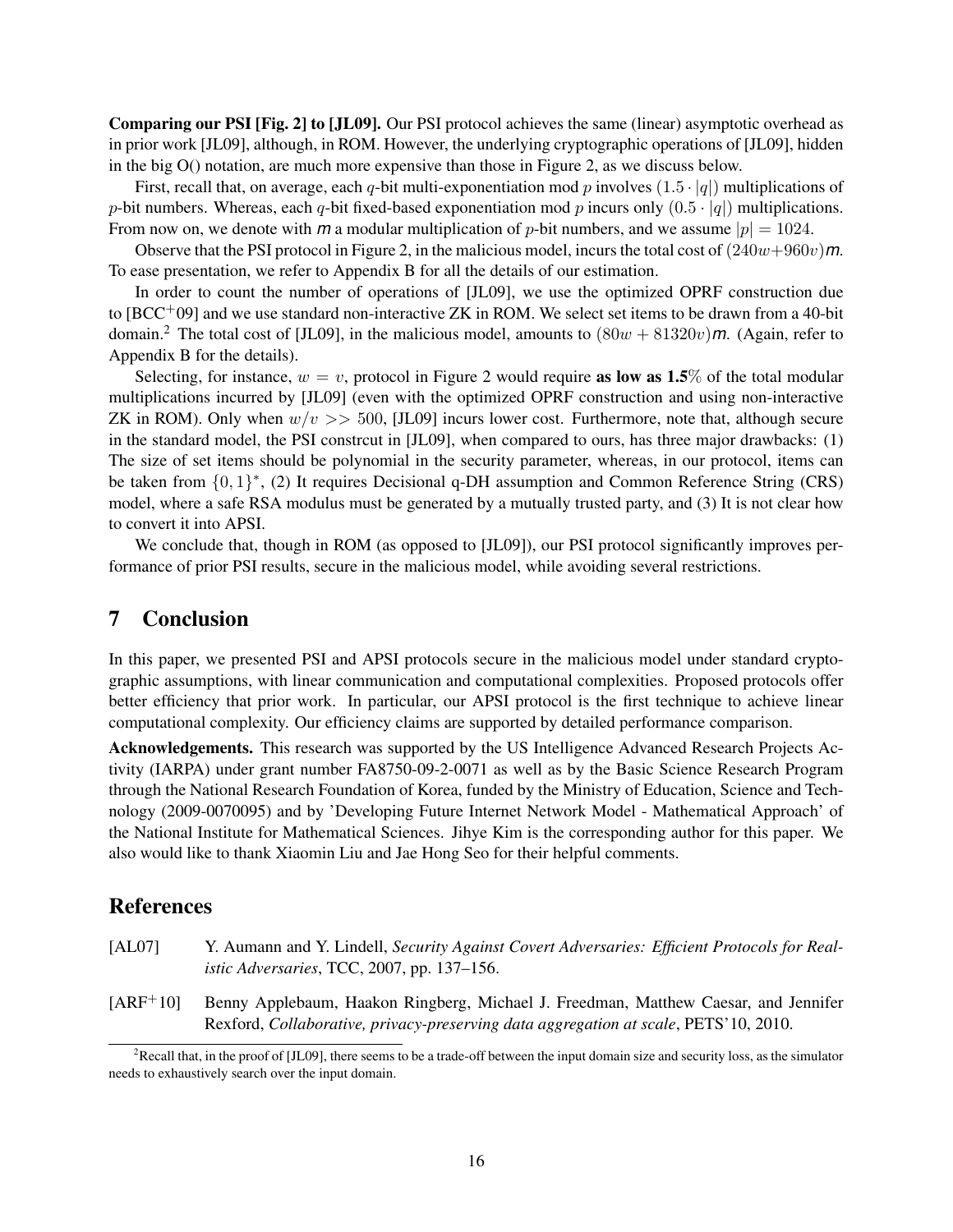- [BCC+09] Mira Belenkiy, Jan Camenisch, Melissa Chase, Markulf Kohlweiss, Anna Lysyanskaya, and Hovav Shacham, *Randomizable Proofs and Delegatable Anonymous Credentials*, CRYPTO, 2009, pp. 108–125.
- [BDOP04] Dan Boneh, Giuseppe Di Crescenzo, Rafail Ostrovsky, and Giuseppe Persiano, *Public key Encryption with Keyword Search*, Eurocrypt, 2004, pp. 506–522.
- [BF03] Dan Boneh and Matthew K. Franklin, *Identity-based encryption from the weil pairing*, SIAM Journal of Computing 32 (2003), no. 3, 586–615.
- [BNPS03] Mihir Bellare, Chanathip Namprempre, David Pointcheval, and Michael Semanko, *The onemore-RSA-inversion problems and the security of Chaum's blind signature scheme*, Journal of Cryptology 16 (2003), no. 3, 185–215.
- [BW06] Xavier Boyen and Brent Waters, *Anonymous Hierarchical Identity-Based Encryption (Without Random Oracles)*, CRYPTO, 2006, pp. 290–307.
- [Cha83] David Chaum, *Blind signatures for untraceable payments*, CRYPTO, 1983.
- [CKRS09] Jan Camenisch, Markful Kohlweiss, Alfredo Rial, and Caroline Sheedy, *Blind and Anonymous Identity-Based Encryption and Authorised Private Searches on Public Key Encrypted Data*, PKC, 2009, pp. 196–214.
- [CS03] Jan Camenisch and Victor Shoup, *Practical verifiable encryption and decryption of discrete logarithms*, CRYPTO, 2003, pp. 126–144.
- [CZ09] Jan Camenisch and Gregory Zaverucha, *Private intersection of certified sets*, Financial Cryptography and Data Security, 2009, pp. 108–127.
- [DJKT09] Emiliano De Cristofaro, Stanislaw Jarecki, Jihye Kim, and Gene Tsudik, *Privacy-Preserving Policy-Based Information Transfer*, PETS, 2009, pp. 164–183.
- [DSMRY09] Dana Dachman-Soled, Tal Malkin, Mariana Raykova, and Moti Yung, *Efficient Robust Private Set Intersection*, ACNS, 2009, pp. 125–142.
- [DT10] Emiliano De Cristofaro and Gene Tsudik, *Practical Private Set Intersection Protocols with Linear Complexity*, Financial Cryptography and Data Security, 2010.
- [FNP04] Michael J. Freedman, Kobbi Nissim, and Benny Pinkas, *Efficient private matching and set intersection*, Eurocrypt, 2004, pp. 1–19.
- [FO97] Eiichiro Fujisaki and Tatsuaki Okamoto, *Statistical zero knowledge protocols to prove modular polynomial relations*, CRYPTO, 1997, pp. 16–30.
- [Gol04] Oded Goldreich, *Foundations of cryptography: Basic applications*, Cambridge Univ. Press, 2004.
- [HL08] Carmit Hazay and Yehuda Lindell, *Efficient protocols for set intersection and pattern matching with security against malicious and covert adversaries*, TCC, 2008.
- [HN10] Carmit Hazay and Kobbi Nissim, *Efficient Set Operations in the Presence of Malicious Adversaries*, PKC, 2010, pp. 312–331.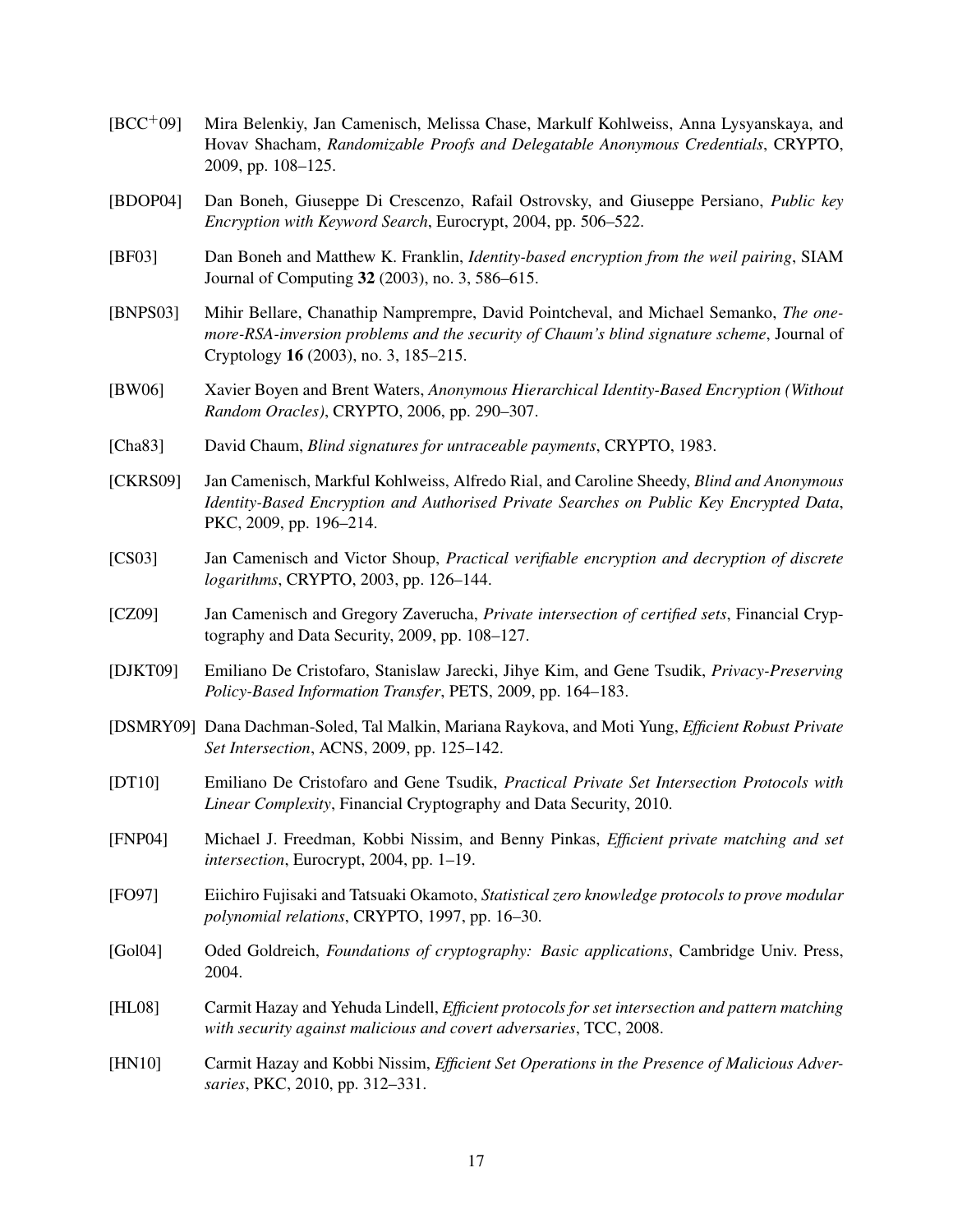| [JLO9]      | S. Jarecki and X. Liu, <i>Efficient Oblivious Pseudorandom Function with Applications to Adap-</i><br>tive OT and Secure Computation of Set Intersection, TCC, 2009.      |
|-------------|---------------------------------------------------------------------------------------------------------------------------------------------------------------------------|
| [KS05]      | Lea Kissner and Dawn Song, Privacy-preserving set operations, CRYPTO, 2005.                                                                                               |
| $[NMH+10]$  | Shishir Nagaraja, Prateek Mittal, Chi-Yao Hong, Matthew Caesar, and Nikita Borisov, Bot-<br>Grep: Finding Bots with Structured Graph Analysis, Usenix Security' 10, 2010. |
| [NP06]      | Moni Naor and Benny Pinkas, <i>Oblivious polynomial evaluation</i> , SIAM Journal on Computing<br><b>35</b> (2006), no. 5, 1254–1284.                                     |
| [Sha $84$ ] | A. Shamir, <i>Identity-based cryptosystems and signature schemes</i> , CRYPTO, 1984.                                                                                      |
| [Yao82]     | Andrew C. Yao, Protocols for secure computations, FOCS, 1982, pp. 160-164.                                                                                                |

# Appendix

# A (Authorized) Set Intersection with Data Transfer

The protocols presented in Section 4 and 5 are designed to address several privacy-related problems. We argue, however, that, in many realistic examples the client needs not only to obtain the mere intersection of the private sets, but also additional data associated to those items in the intersection. Consider the law enforcement scenario (described in Section 1), involving, for instance, the FBI and an employer. The private sets—whose intersection is to be computed—are, for instance, identifiers, such as Social Security Numbers. However, beyond the identifiers intersection, the FBI needs to obtain the records associated to suspects. To this end, [DT10] defines the concept of *Authorized Set Intersection with Data Transfer*, that we redefine as follows:

Definition 9 *The ideal functionality* F*APSI-DT of an APSI with Data Transfer protocol, between server* S *on input*  $S = \{(s_1, D_1), \cdots, (s_w, D_w)\}\$ and client C on input  $C = \{(c_1, \sigma_1), \cdots, (c_v, \sigma_v)\}\$ is defined as:

$$
\mathcal{F}_{\mathsf{APS} \sqcup \mathsf{DT}} : (\mathcal{S}, \mathcal{C}) \to (\bot, \{ (s_j, D_j) \mid \exists (c_i, \sigma_i) \in \mathcal{C} \text{ s.t. } c_i = s_j \text{ and } \mathsf{Ver}(pk, \sigma_i, c_i) = 1 \})
$$

*where*  $w, v$  *are the public input to*  $\mathcal{F}_{APSI-DT}$ *.* 

We now show how to extend the protocol in Fig. 1 to support data transfer. The intuition, similar to that of [DT10], is to let the server encrypt records using a symmetric key (for a symmetric cipher, such as AESused with a proper mode of operation to guarantee CPA security) derived from the inputs to the random oracle  $H_2$ . Let us redefine  $H_2$  as  $H_2$ :  $\mathbb{G}\times\mathbb{G}\times\{0,1\}^*\times\{0,1\}\to\{0,1\}^{\kappa}$ . In other words, we add an extra bit as the input of  $H_2$  to specify whether  $H_2$  is to be used to compute  $\{T_{c:i}\}\$  and  $\{T_{s:j}\}\$ , or to derive encryption keys. Hence, at server side, we modify  $T_{s:j} = H_2(K_{s:j}, hs_j, s_j, 0)$ , and at client side,  $T_{c:i} = H_2(K_{c:i}, hc_i, c_i, 0)$ . Finally, the server encrypts (for every  $j = 1, \ldots, w$ ):  $CT_j = Enc_{[H_2(K_{s:j}, hs_j, s_j, 1)]}(D_j)$ . For its part, the client decrypts:  $D_i = Dec_{[H_2(K_{ci},hc_i,c_i,1)]}(CT_i)$  if  $T_{ci} = T_{s:j}$ , i.e.,  $c_i \in \mathcal{S} \cap \mathcal{C}$ . Note that the client can compute decryption keys (hence, decrypt) only for those items in the set intersection. As a nice consequence on the performance, the client does not decrypt all  $w$  ciphertexts received by the server, but only those associated to items in the intersection. As long as the underlying encryption scheme is CPA-secure, this extension does not affect our security arguments. We argue that adapting our proof to  $\mathcal{F}_{APSL-DT}$  is straightforward, thus, we avoid proof details in this version of this paper. Also, note that this extension leaves the complexity of the protocols unaltered.